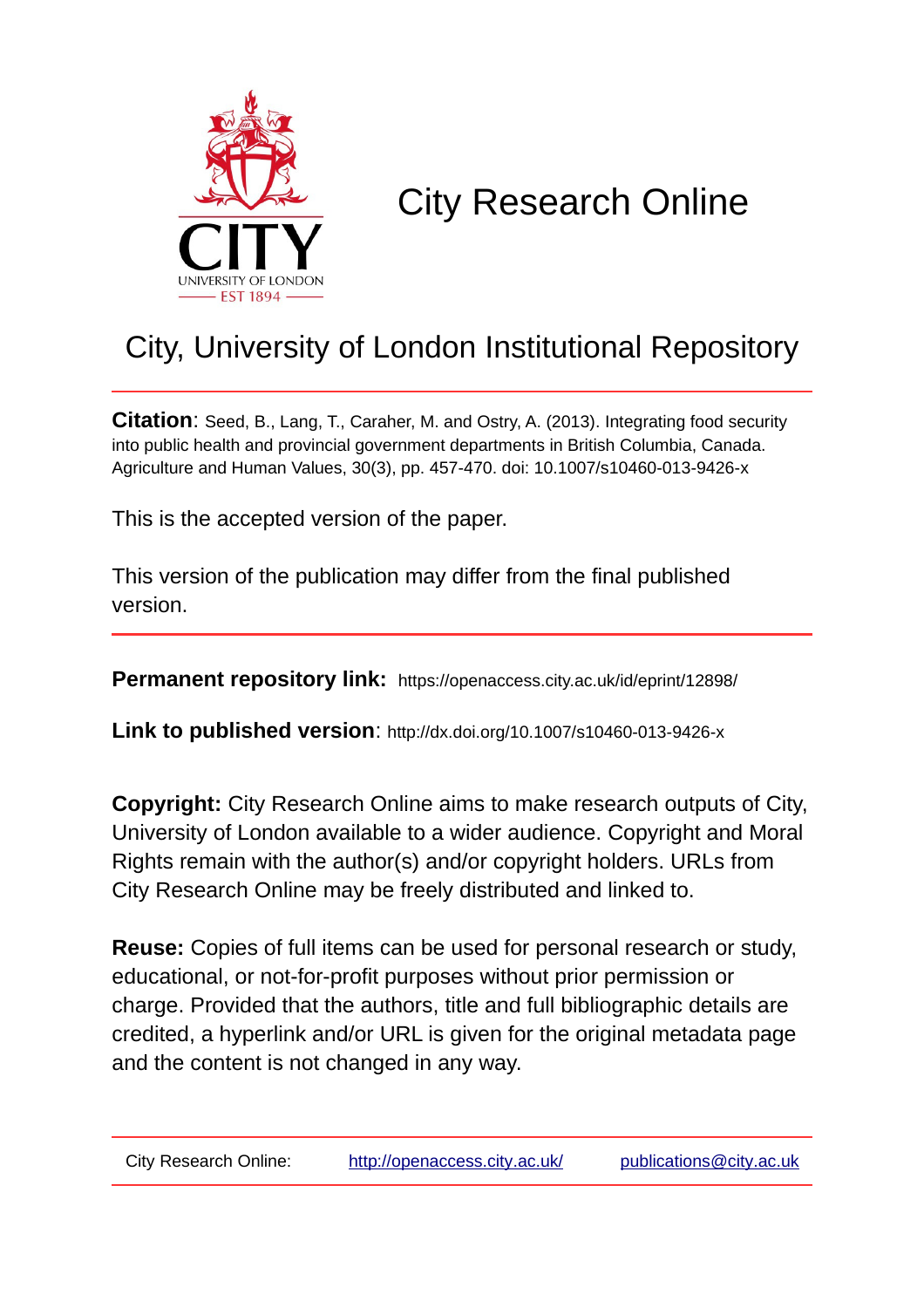# **Integrating Food Security into Public Health and Provincial Government Departments in British Columbia, Canada**

# Abstract

Food security policy, programs and infrastructure have been incorporated into Public Health and other areas of the Provincial Government in British Columbia, including the adoption of food security as a Public Health Core Program. A policy analysis of the integration into Public Health is completed by merging findings from fortyeight key informant interviews conducted with government, civil society, and food supply chain representatives involved in the initiatives along with relevant documents and participant/direct observations. The paper then examines the results within the context of historic and international trends and theoretical models of food policy, community food security and applied policy research.

Public Health re-emerged as a driver of food security in BC – both as a key player, and in positing the public's health as a driver in food security and food systems. While Public Health's lead role supported an increase in legitimacy for food security in BC, interviewees described a clash of cultures between Public Health and civil society. The clash of cultures occurred partly as a result of Public Health's limited food security mandate and top down approach. Consequently, civil society voice at the provincial level was marginalized. A social policy movement toward a new political paradigm - regulatory pluralism - calls for greater engagement of civil society, and for all sectors to work together toward common goals.

A new, emerging policy map is proposed for analyzing the dynamics of food security and health promotion initiatives in BC.

#### Key Words:

Community Food Security; Public Health; Policy Analysis; Regulatory Pluralism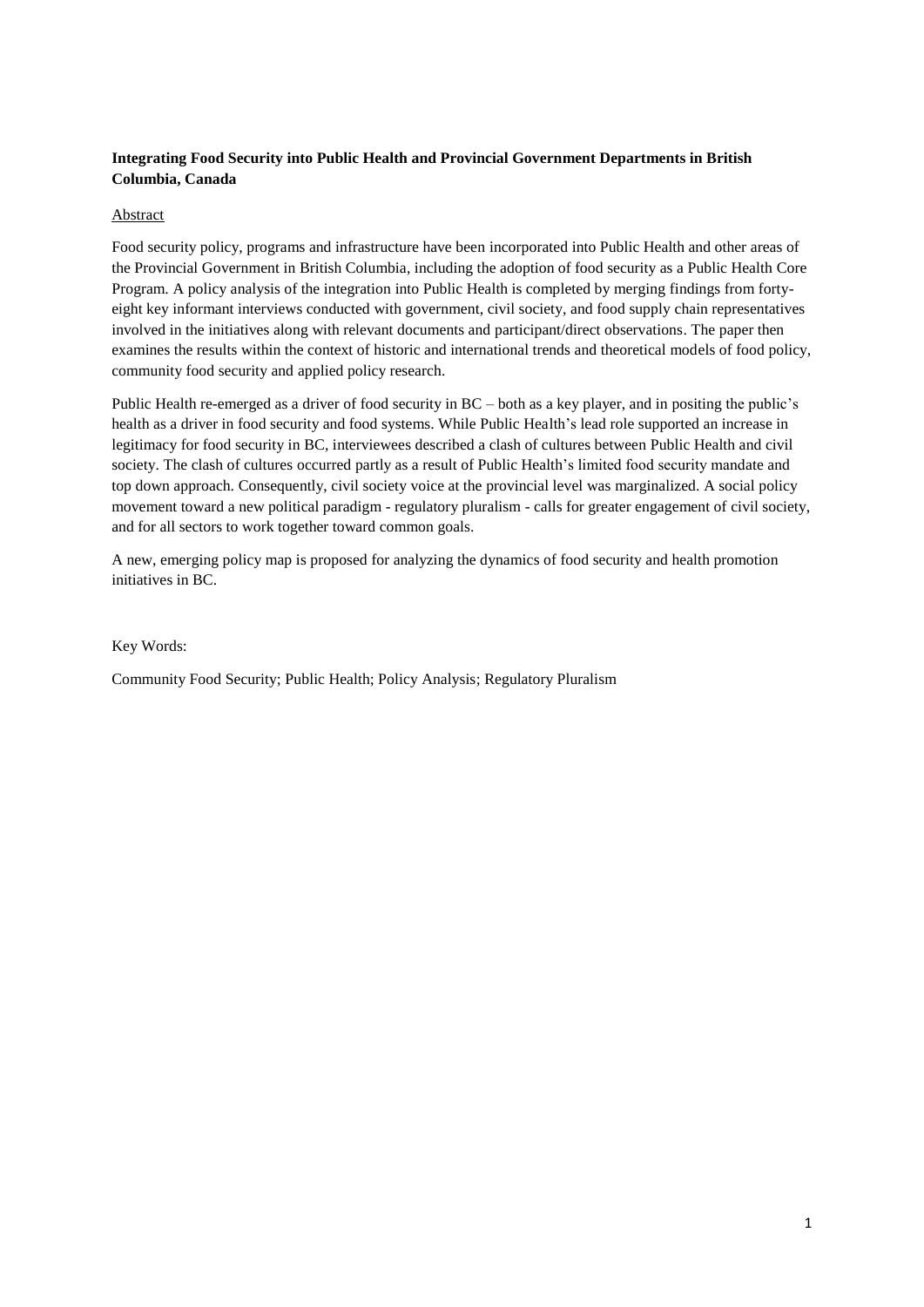#### Introduction

**.** 

Food security health promotion initiatives were introduced in the mid-2000s into provincial government departments in British Columbia (BC), Canada, with Public Health<sup>1</sup> as the lead department. The incorporation of these initiatives is described and analyzed within this research. It builds on the evolving discourse of food security and community food security in the "developed" world by examining the integration through the lenses of public health policy, and through international and historic trends in food security discourse.

The integration both reflects and diverges from the community food security discourse articulated in the Journal of the Agriculture, Food and Human Values Society over the last decade. As noted by Allen [\(2004\)](#page-17-0), the dominant approach to community food security in the US has primarily been to link sustainable agriculture and hunger at the community level [\(Allen, 1999;](#page-17-1) [Anderson & Cook, 1999;](#page-17-2) [Community Food Security Coalition\)](#page-17-3). Drawing upon research conducted in BC, this paper suggests another direction and focus. It illustrates a lesser focus on hunger or food insecurity, but rather a new concern about the public's health. Agriculture or hunger is not excluded, but instead health is proposed as a driver in food security and food systems. The proposal of health as a driver fits the intellectual framework argued by others such as MacRae [\(1999\)](#page-19-0) and Lang [\(2005b\)](#page-18-0). In fact, this article also proposes that the focus on health returns to the 1930's notion of a marriage between health and agriculture – where interest in the public's health drove the creation of agricultural policy, and where the government was a key player in policy-making.

However, one important difference from the 1930s health approach is outlined in this research. The BC food security experience brings together local, decentralized, bottom up approaches and government, centralized, top down approaches, with the top down thrust coming from the BC Provincial Government. The melding of both of these directions builds on the Bellows and Hamm [\(2003\)](#page-17-4) contention of conflicting trends of decentralization and centralization occurring in food security since the Second World War. Their contention is also furthered by this paper, arguing that both top down government intervention and bottom up civil society engagement is likely to be required in achieving food security. It is also argued that many of the challenges within the incorporation of programs into the government are microcosms of higher level tensions seen played out at international levels.

The paper's intent is to analyze food security health promotion initiatives in the province of BC, and to create a framework for analysis of food security work in BC. A number of theoretical models are utilized in this analysis. First, the scope and means (e.g. policy instruments) of food security policy in the BC government are analyzed by contrasting and comparing them to the Hamm and Bellows' [\(2003\)](#page-17-4) definition of community food security<sup>2</sup>. Next, the research utilizes Lang's [\(2005a\)](#page-18-1) simple food policy triangle (Figure 1), which proposes a starting point for food policy as a contested space between stakeholders from government, civil society, and the food supply chain. Using the triangle and the sectors within it, the research examines relationships between the stakeholders and institutions, and explores the distribution of power between them.

<sup>&</sup>lt;sup>1</sup> In this study, Public Health is defined as: "the organized effort of society [in this case, government] to protect and improve the health and well-being of the population through: health monitoring, assessment and surveillance; health promotion; reducing inequities in health status, prevention of disease, injury, disability and premature death, and protection from environmental hazards to health" [\(BC Ministry of Health Services, 2004\)](#page-17-5). Roles and responsibilities of governments in Canada's health care system are defined through federal legislation such as the "Canada Health Act" and the "Food and Drug Act". The federal government provides funding, regulates the safety of food, drugs, medical devices and other health products and has some responsibility in health surveillance and Public Health. Provinces have the responsibility for funding and providing health care services [\(Government of British Columbia, 2000\)](#page-18-2). Public Health services in the province of British Columbia are delivered by the Provincial Ministry of Health (Population and Public Health) and the six Regional Health Authorities.

<sup>&</sup>lt;sup>2</sup> "Community Food Security is defined as a situation in which all community residents obtain a safe, culturally acceptable, nutritionally adequate diet through a sustainable food system that maximizes community selfreliance and social justice" [\(Hamm & Bellows, 2003, p. 37\)](#page-18-3).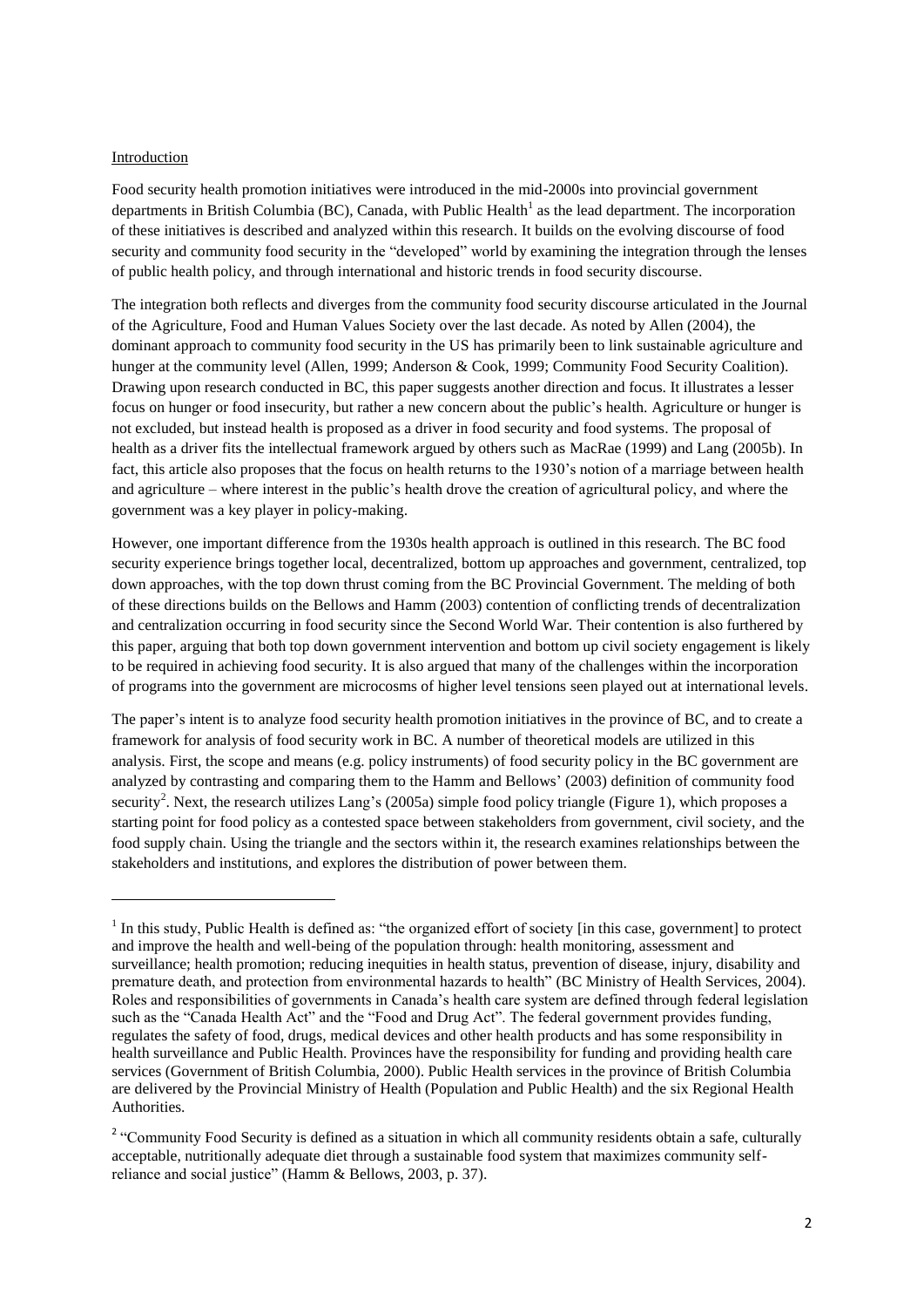Figure 1 Food Policy Triangle as Contested Space [\(Lang, 2005a\)](#page-18-1)



Finally, Ritchie and Spencer's categories of applied policy research [\(1994\)](#page-20-0) guided the research. They facilitated a comprehensive analysis of the integration, rather than an examination or evaluation of specific programs. The categories also provided a structure for the analysis of data, and contributed to an evolved working policy map (Figure 2) where categories were superimposed on Lang's triangle.

The paper begins with a brief review of historic and international trends in order to set the broad context for the analysis.

## Historic and International Trends in Food Security

**-**

The League of Nations is credited for launching a "world food movement" in the 1930's, post WWI [\(Boudreau,](#page-17-6)  [1947;](#page-17-6) [Hambidge, 1955\)](#page-18-4). However, in comparison to current global food security movements, it is important to note that this movement occurred at an international institutional, not at a civil society level. The "world food movement" built on the work of British physician and scholar, Boyd Orr, who first established food security as a determinant of health by linking nutrition and income [\(Cepede, undated;](#page-17-7) [Diouf, undated;](#page-18-5) [Orr, 1936;](#page-19-1) [Ostry,](#page-19-2)  [2006\)](#page-19-2). During the Great Depression, despite international agricultural surpluses – which were often dumped or destroyed [\(Boudreau, 1947;](#page-17-6) [United Nations, undated\)](#page-20-1) – farmers and agriculture suffered as prices of food and other commodities fell to a point at which there was little profit in production [\(Akroyd in Passmore, 1980\)](#page-19-3). Moreover, as some populations suffered from hunger or malnutrition, "hunger in the midst of plenty" became a contemporary phrase (Akroyd in [Boudreau, 1947;](#page-17-6) [Passmore, 1980;](#page-19-3) [Turnell, 2000\)](#page-20-2). Restriction of world food production was suggested as a solution, to which some were appalled [\(Cepede, undated;](#page-17-7) [Passmore, 1980\)](#page-19-3). Instead, a "nutrition approach" to world agriculture was proposed [\(Turnell, 2000\)](#page-20-2). The "nutrition approach" brought forth the concept of a "marriage of health and agriculture", linking nutrition and the public's health (consumption) to the food supply (production) [\(Passmore, 1980\)](#page-19-3). The situation of "hunger in the midst of plenty" was a concern for the League on humanitarian grounds, but also because of the potential effect upon the social structure and internal peace of concerned countries [\(League of Nations, 1937\)](#page-19-4). The Second World War broke out soon after, bringing these efforts of the League of Nations to an end<sup>3</sup> [\(Hambidge, 1955;](#page-18-4) [Orr, 1943\)](#page-19-5).

Since then, two opposing international trends of decentralization and centralization in food security have been identified [\(Bellows & Hamm, 2003\)](#page-17-4). First, a centralizing trend toward global consolidation in food and agricultural trade has occurred in international institutions, regulation of food supply, trade policy and the food supply. Globalization<sup>4</sup> is a centralizing feature at the international level.

 $3$ The League of Nations was founded in 1919 and dissolved in 1946, its real estate and remaining services being transferred to the United Nations.

<sup>&</sup>lt;sup>4</sup> Globalization is often understood as a synonym for: the pursuit of "free market" policies in the world economy ("economic liberalization"), the growing dominance of western forms of political, economic, and cultural life,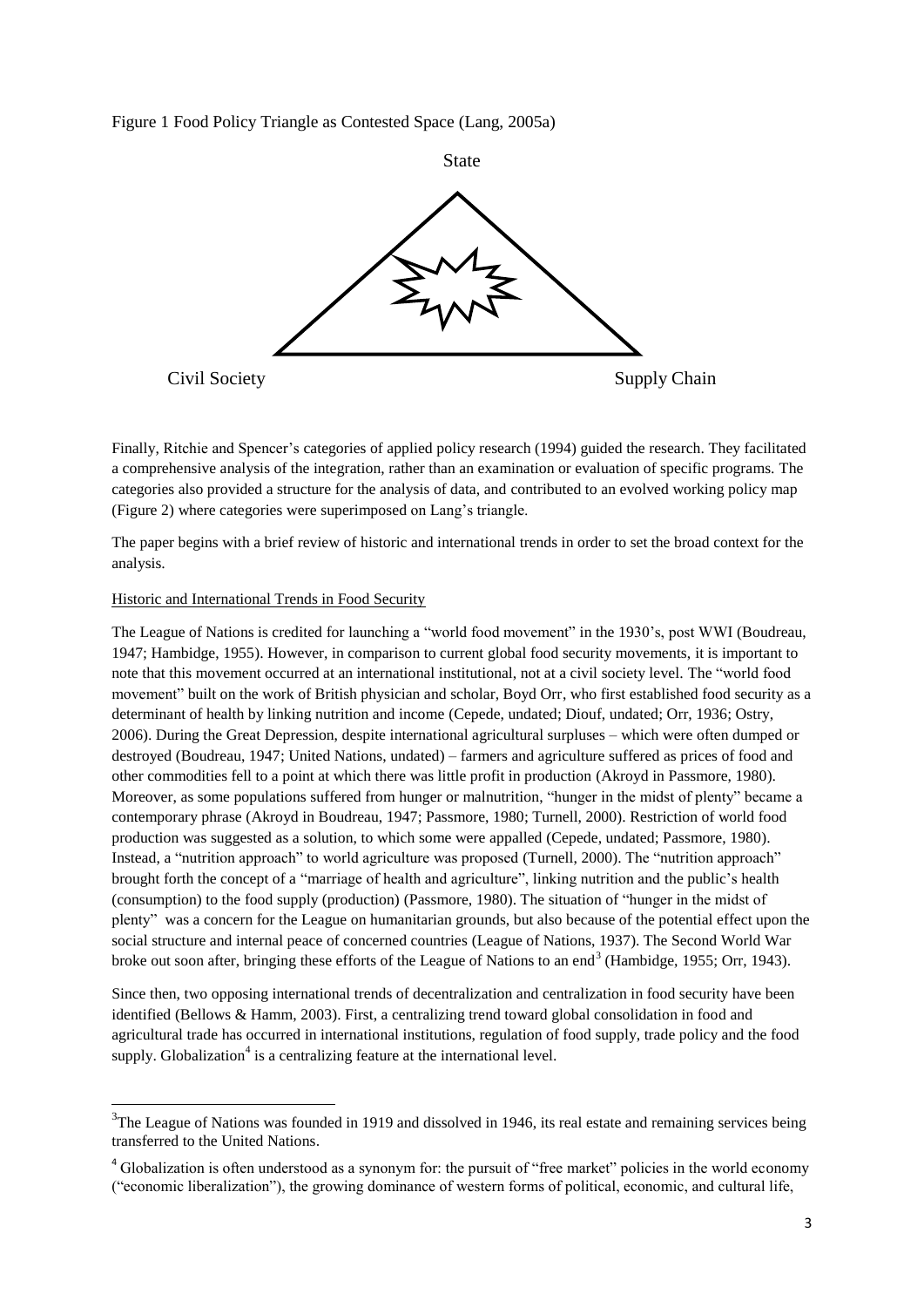In opposition, a decentralizing trend has occurred at the international level in the definition and address of food security as it has moved from a global, supply approach to the household, access level [\(Bellows & Hamm, 2003;](#page-17-4) [Maxwell, 1996\)](#page-19-6). Decentralization is also demonstrated by NGO involvement, multiple definitions of food security, and the notions of food democracy and community food security. Tensions between "centralization" and "decentralization" are experienced at both the broader global context and at the local level [\(Allen, 1999;](#page-17-1) [Dahlberg, 2001;](#page-17-8) [Hassanein, 2003;](#page-18-6) [Lang, 1999;](#page-18-7) [Wekerle, 2004\)](#page-20-3), the latter of which will be illustrated through this paper.

While many centralizing factors can be viewed as negative with their association to a "top down" approach, resolving food insecurity is a clear example where solutions need to be sought at both centralized (antipoverty/government/ right to food) and decentralized (local/bottom up) levels. The contention of this paper that in order to achieve food security, aspects of a centralized/top down/government intervention and decentralized/bottom up/grassroots interventions are both required is consistent with Lang's model of food policy [\(2005a\)](#page-18-1). Lang outlines government, civil society and the food supply chain as all central to food policy. Further, as will be proposed in the discussion, the current situation is likely more nuanced than a polarized argument of centralization and decentralization.

# Project Background and Definitions

**.** 

A number of food security health promotion initiatives were introduced into the Provincial Government in BC in the mid-2000s. The introduction of these initiatives came within the context of Public Health renewal in Canada and in BC<sup>5</sup>. The development of Core Programs in Public Health, and prevention initiatives under the "ActNow BC" banner were two key Provincial strategies in the renewal. ActNow BC was the first-ever, crossministerial initiative to promote health, created to support BC in being the healthiest jurisdiction ever to host the (2010 Winter) Olympics. ActNow BC required all ministries within the Provincial Government to develop a health initiative, and some of these programs focused on food security.

Food Security Health Promotion initiatives under review can be considered under two categories. First are the initiatives instigated and led by the Provincial Ministry of Health, Public Health. These include the Community Food Action Initiative; the Food Security Core Public Health Program; and the Provincial Health Officer's Report on Food. These initiatives defined food security using the Hamm and Bellows' [\(2003\)](#page-18-3) definition of community food security, or adapted versions of it. The second category includes initiatives where Public Health supported other lead Ministries (noted in brackets). These included: the School Fruit and Vegetable Snack Program (Ministry of Agriculture); the Cooking and Skill Building Program (Ministry of Employment and Income Assistance); and the Farmer's Market Nutrition and Coupon Program (Ministry of Agriculture). The Community Food Action Initiative and all initiatives in the second category were ActNow BC programs. While these are all province-wide initiatives, activities within them were carried out at both province-wide and regional levels.

ActNow BC initiatives were all directed by a lead ministry in the Provincial Government and also partnered with stakeholders from civil society and/or the food supply chain. Civil society involvement came from two main categories. First were civil society food security networks, such as BC Food Systems Network. Second were civil society NGOs, in this case made up of primarily health professionals. Both initiatives led by the Ministry of Agriculture also had involvement from the food supply chain, including: farmers, processors, a wholesaler, retailers, and councils and foundations.

Food security stakeholders in BC define the term "food security" broadly, and tend to use the terms community food security and food security interchangeably [\(Seed, 2011\)](#page-20-4). The origins of the term [\(Allen, 2004;](#page-17-0) [Anderson &](#page-17-2)  [Cook, 1999;](#page-17-2) [Bellows & Hamm, 2003;](#page-17-4) [FAO, 1996;](#page-18-8) [Maxwell, 1996\)](#page-19-6) are encompassed, but their use also

the proliferation of new information technologies, as well as the notion that humanity stands at the threshold of realizing one single unified community… [\(Scheuerman, 2010\)](#page-20-5).

<sup>&</sup>lt;sup>5</sup> Renewal of Public Health in Canada and in BC has been driven by high profile issues such as SARS, drinking water, West Nile virus, food safety issues and the obesity "epidemic" [\(Canadian Institutes of Health Research,](#page-17-9)  [2003\)](#page-17-9)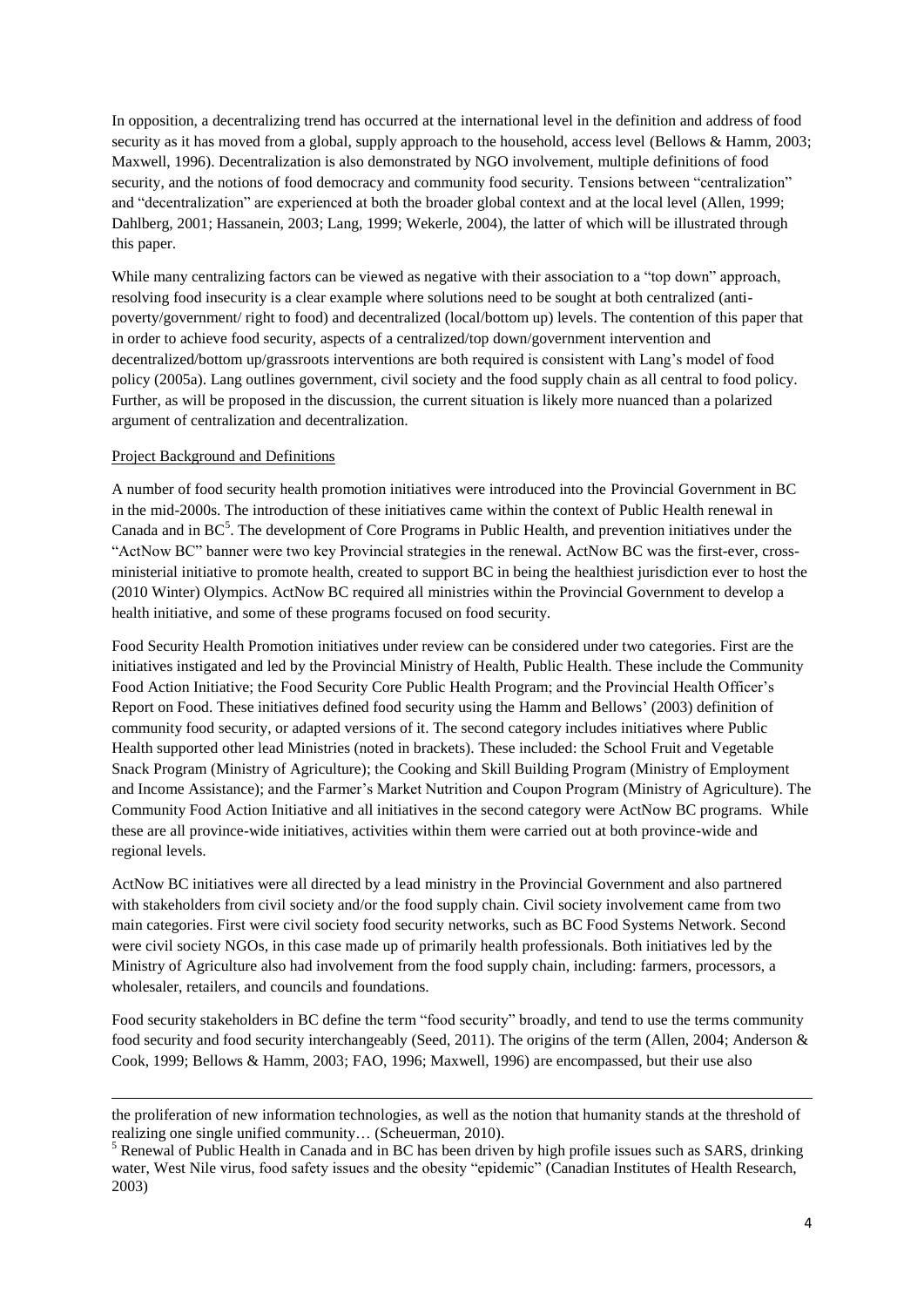incorporates concepts from the "developed" world, including those of human and ecological health [\(Bellows &](#page-17-4)  [Hamm, 2003;](#page-17-4) [Lang & Heasman, 2004\)](#page-19-7), social justice issues in both the production of and access to food [\(Lang,](#page-19-8)  [Barling, & Caraher, 2001;](#page-19-8) [Wekerle, 2004\)](#page-20-3), the integration of the concept of agency (the policies and processes that enable or disable the achievement of food security [\(Koc & MacRae, 2003\)](#page-18-9) such as food democracy<sup>6</sup>, and the notion of "community food security" which has recently emerged as a concept and strategy toward food security in North America. However, while most stakeholders interviewed recognize the broad definition and framework of the term, in practice different stakeholders focus on specific aspects within the definition. These are explored in more detail under the Results section, and in Table 2.

Thus, the term "food security" will be used in this paper to describe and analyze the situation in BC – to encompass the notions of "community food security" and other broad concepts noted above. The author also distinguishes "food security" from the terms "food insecurity", or "household food insecurity", which are often used synonymously with hunger or food poverty, reflecting only one component of the currently used, broad frame of food security.

# Methods

**.** 

# **Methodological Frameworks**

The intent of this paper is to analyze food security health promotion initiatives in BC, and to create a policy map of current dynamics of food security and health promotion in BC. Two methodological frameworks were utilized in the design of this research – policy analysis, and case study methods.

Ritchie and Spencer's [\(1994\)](#page-20-0) categories of applied policy research - see Table 1 - provided a succinct framework for the research questions, as well as a framework for the analysis of the research. It reflects an ecological perspective of policy analysis such as that proposed by Milio [\(1990\)](#page-19-9). Further, as iterated previously, it also allowed for a comprehensive analysis of the integration, as opposed to a program evaluation. In Table 1, Ritchie and Spencer's categories of applied policy research [\(1994\)](#page-20-0) (in italics) are matched to research concepts that were derived from policy analysis literature. These categories provided a structure for the research, guided the analysis of the findings, and eventually contributed to the newly generated policy map (Figure 2).

| Ritchie and Spencer Categories of<br>Applied Policy Research (1994) | Related Concepts from Policy Analysis Literature                                                                          |
|---------------------------------------------------------------------|---------------------------------------------------------------------------------------------------------------------------|
| Diagnostic                                                          | - Drivers<br>- Context                                                                                                    |
| $Contextual*$                                                       | - Scope of public policy<br>- Policy means or instruments<br>- Stakeholders and institutions                              |
| Evaluative                                                          | - Barriers, facilitators and mediators<br>- Consequences<br>- Distributional dimensions (who and what benefits and loses) |

Table 1 Categories of Applied Policy Research and Expanded Research Concepts

 $6$  Lang is credited with coining the term "food democracy" in a mid-1990s paper in Canada, published later [\(Lang, 1998\)](#page-18-10). He uses the term to cover numerous interlocking meanings: the historical and societal processes of contestation in the march to full social engagement and a civilized status. Food democracy is in contrast to food control - a struggle over distribution of power over food systems. For Lang, food democracy is an overarching term to capture the pursuit of more just and sustainable food supply (Personal Communication, 2012).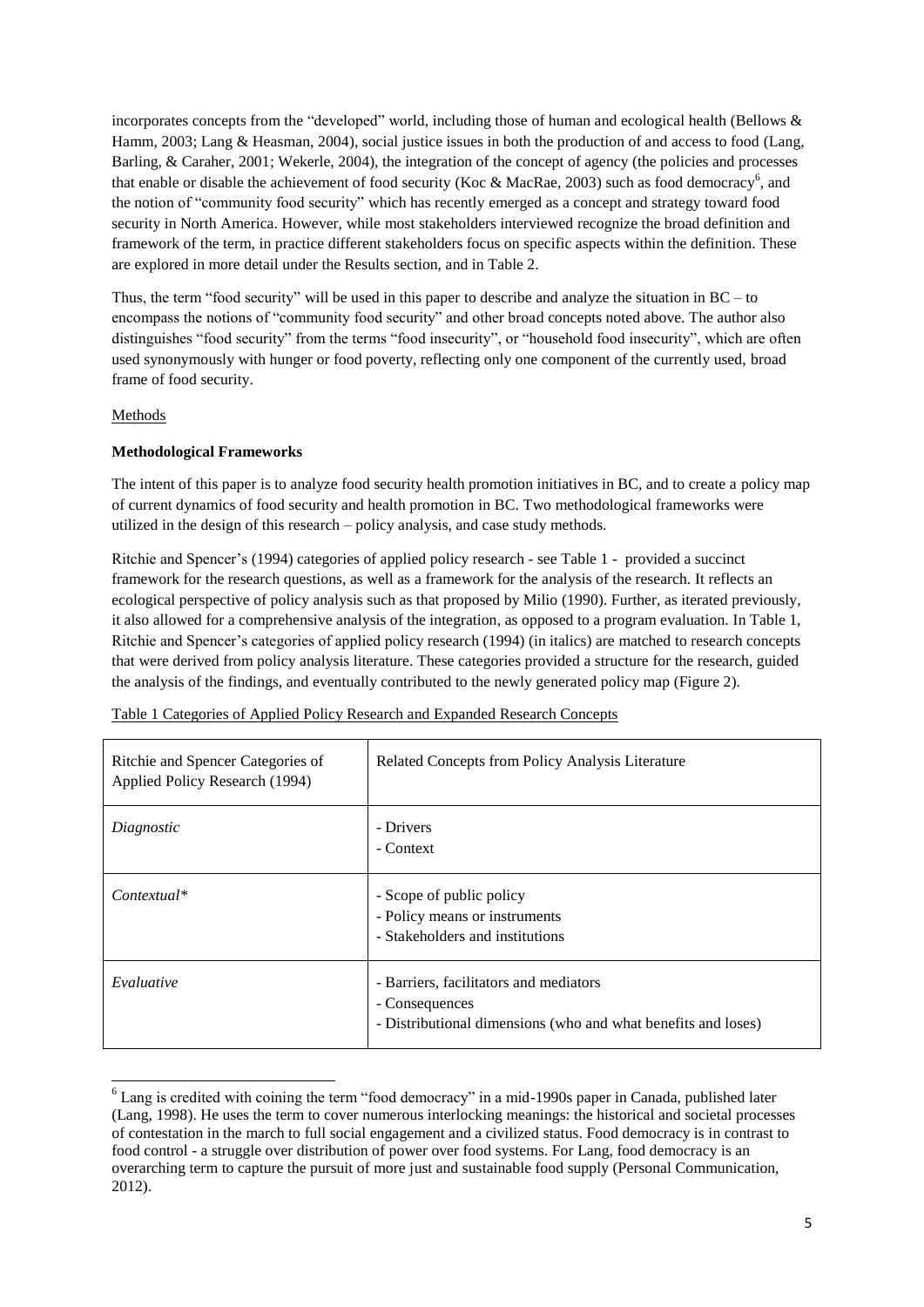| - Strategic Recommendations |
|-----------------------------|
|                             |

**\****Note the Ritchie and Spencer use of the word "Contextual" differs from the notion of Context under "Diagnostic", where it refers to the socio-political context from which policy emerges.*

Second, Yin's case study methods are used to include multiple perspectives in the analysis, thus directing the data collection. Yin's (2003) six sources of data collection have been collapsed into three for the purposes of this study, including: interviews; review of documentation and archival records; and direct and participant observation (physical artifacts have been omitted, as they are not relevant to the study). The research was a PhD dissertation, and ethics approval was given by City University, London, UK.

#### **Data Collection**

A broad, systemized review of the literature was completed to examine the evolving, international discourse in food security, to contrast and compare concepts of Public Health and food security theory, and to document the historic and socio-political context of food security initiatives within the Government of British Columbia. Food security health promotion initiatives within Public Health, and other government departments in BC were analysed, examining the three sectors engaged in the "contested space" of food policy – government, civil society and the food supply chain [\(Lang, 2005a\)](#page-18-1). As the study investigates only government initiatives, by definition all of these initiatives have government involvement. Data sources included interviews; review of documentation and archival records; and direct and participant observation [\(Yin, 2003\)](#page-20-6).

#### *Interviews*

Forty eight key informants were interviewed, from three sectors: government (focusing on, but not limited to Public Health employees); civil society; and food supply stakeholders. Sampling was limited mostly to key informants involved in the food security initiatives under investigation. However, some food security "key thinkers"/leaders and media representatives that were intimately involved in broader food security in BC, but not directly involved in the initiatives were interviewed. A semi-structured format was used, using open-ended questions. Questions were asked in such a way as to elicit organizational responses. 43/48 interviews were conducted in person; the remaining 5 were completed by telephone. Interviews were recorded with a digital recorder.

#### *Document and Archival Review*

Document and archival review began with a scan of food security health promotion programs and policies in BC Public Health, and other Provincial government departments, including a review of the processes and programs, socio-political context and key stakeholders involved since the 1990's. Over 75 documents were accessed, including documents such as evaluations, annual reports and strategic plans. They were used to elucidate findings from the interviews, to contrast and compare results and in some cases, to directly address the research objectives and questions. Document sources past 2008 were not used, as the research focuses primarily on the time period between 2002-2008.

#### *Participant and Direct Observation*

The researcher was involved in the food security initiatives as a Nutritionist during the period of the investigation and thus was engaged in both participant and direct observation. Participant observation occurred through involvement in meetings and processes. More passive, direct observations occurred when the researcher received information, minutes, and e-mails in her role as both Nutritionist and as researcher.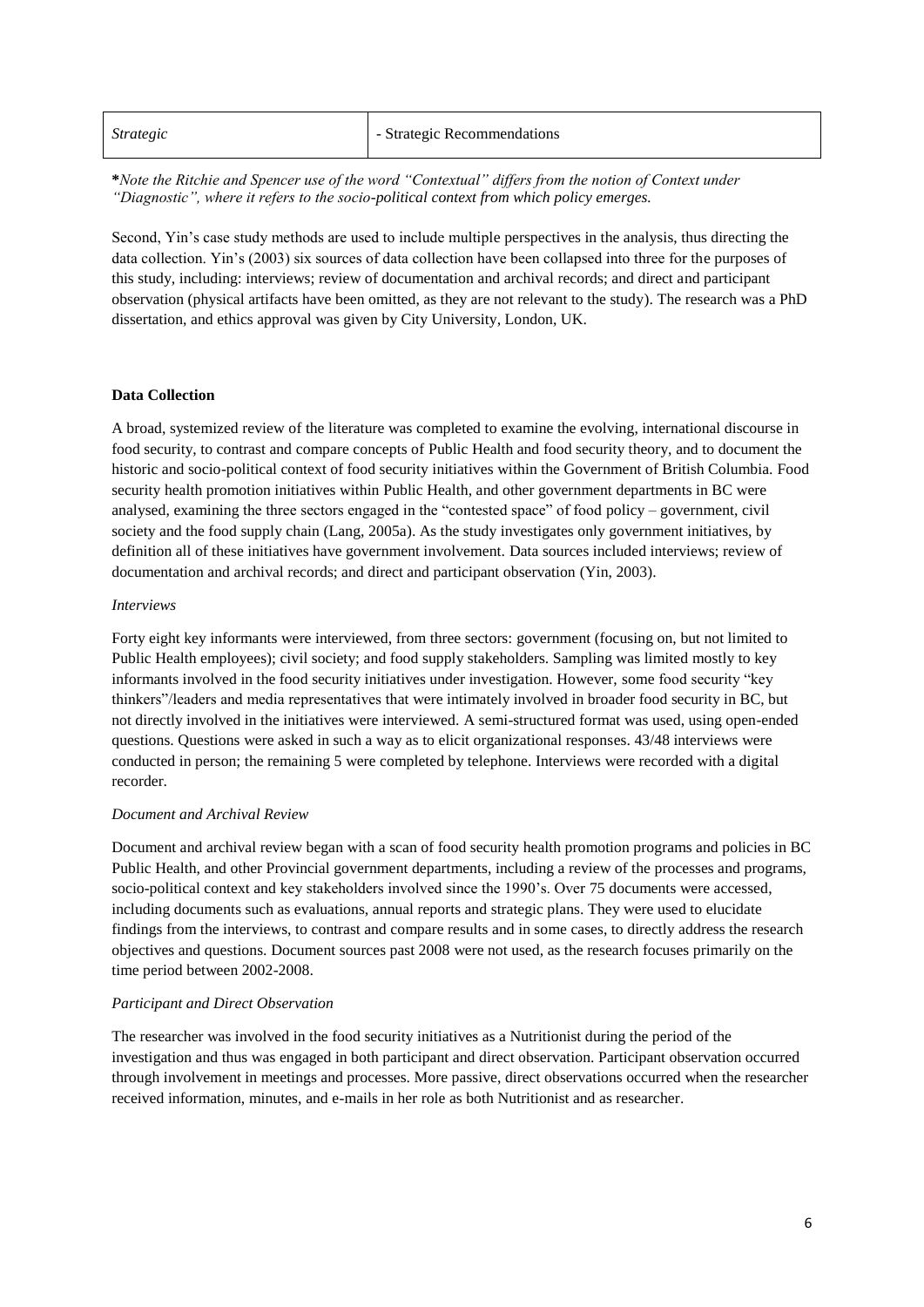# **Data Analysis**

Data was systematically analyzed according to "Framework Theory" [\(Ritchie, Spencer, & O'Connor, 2003\)](#page-20-7). NVivo qualitative analysis software was used to create broad categories (NVivo nodes) according to the research questions and Ritchie and Spencer's categories of applied policy research (see Table 1). These NVivo categories formed the general thematic framework. More inductively, sub-categories were derived from themes arising from the interviews. Finally, data interpretation was completed using a combination of NVivo and Word for Windows software.

## Results

In analyzing the initiatives under review, research findings are presented below according to the Ritchie and Spencer's categories of applied policy research – diagnostic; contextual; evaluative; and strategic. Both Public Health as a stakeholder and the public's health as an agenda are revealed as key drivers in the integration of food security health promotion initiatives in BC. The contextual analysis outlines the agendas of stakeholders involved, and points to where agendas conflicted and where they were omitted. Finally, the evaluative and strategic analysis looks to the consequences of integration and to interviewee recommendations for further integration of food security into the government agenda.

#### **Diagnostic: Drivers of Food Security Initiatives into British Columbia Government**

In examination of the micro context of BC, numerous key drivers contributed to the emergence of food security initiatives in the Provincial Government of BC. Public Health renewal was one of the instrumental drivers in advancing food security in BC Public Health. First, it laid the foundation for the development of Public Health Core Programs, including the assignment of food security as one program within it. Second, Public Health renewal, the obesity "epidemic", and the health care funding crisis set the stage for the ActNow BC prevention initiative. The ActNow BC cross-ministerial health initiative, advocated for by high level Ministry of Health champions, provided an opportunity for the further integration of food security into BC government programs. Also, the Public Health Food Security Core Program was a driver in food security initiatives in Regional Health Authorities, as it created a food security mandate for Regional Health Authorities.

Public consultations by the Ministry of Agriculture and their ongoing work, growing government interest in climate change, increasing poverty rates, and the introduction of healthy school food policies also supported the government interest in food security. The significance of individual and group champions as key drivers was also noted, particularly in the development of specific initiatives.

Finally, both civil society food security networks and health-focused NGOs played key roles in laying the foundation for, and supporting the integration into Public Health. Both civil society sectors have a strong history of food security work in BC, both independently, and in conjunction with Public Health. Civil society interest and activity in food security issues at macro levels and in BC has driven a general increased attention to food security by all sectors, including the media. Finally, increased government and NGO funding to food security has also resulted in an increase of food security activities.

Interviewees also had significant comments regarding the macro context and drivers. In terms of context, of particular interest is the growing awareness by interviewees of externalities created by the private sector and of the environmental, social and cultural costs incurred from these that are subsequently shifted to the public. They were also aware that the initiatives were emerging within a neoliberal government milieu with a consequent diminishing role of the government. Additionally, they spoke of the increased privatization of traditionally public sectors such as social welfare, and the concern of who is in charge, or who is overseeing the big picture of the public good? Interviewees also cited broader trade and food safety policies - from interprovincial to global - as impacting food security in BC.

# **Contextual Analysis of Stakeholders, Institutions and Policy Instruments**

In examining stakeholders and their relationships to each other, agendas of stakeholders involved in the initiatives were reviewed and compared to food security definitions and agendas. Table 2 outlines food security-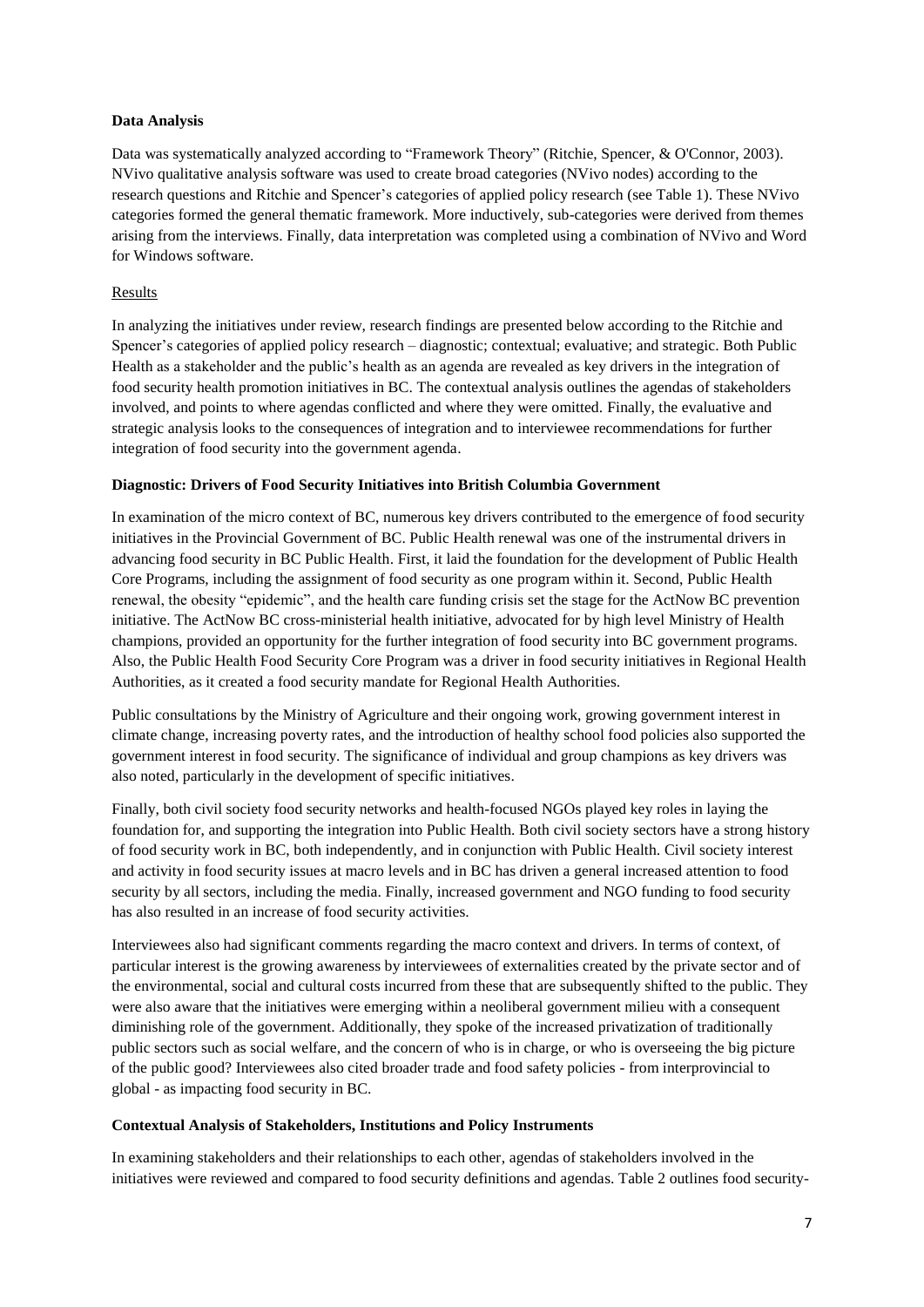related themes of sectors and of the stakeholders within them<sup>7</sup>. Sectors are not homogenous, however, some generalizations can be made. As noted previously, when defining food security, stakeholders from Public Health utilized the Hamm and Bellows' definition of community food security or a slight variation of it. Further, the Public Health Core Program in Food Security also framed food security comprehensively [\(Provincial Health](#page-19-10) [Services Authority, 2007a\)](#page-19-10). However, in practice Public Health's administrators felt pressured to meet individual human health outcomes, and thus Public Health initiatives focused on that aspect of the definition. Civil society food security networks focused more on the food system, while civil society health NGOs centered either on food insecurity/hunger or on the public's health. Few within the food supply chain utilized the term "food security", but were committed to issues of food security nonetheless. Agendas varied dependent on the stakeholder, but many focused on food safety and the promotion of BC agriculture. The identification of agendas is salient in both the analysis of stakeholder relationships and in the articulation of future recommendations.

| <b>Sector and Stakeholder</b>                                      | <b>Primary Priorities related to Food Security</b>                                                                                                                                        |
|--------------------------------------------------------------------|-------------------------------------------------------------------------------------------------------------------------------------------------------------------------------------------|
| Government: Public Health (Health Promotion)                       | Population health                                                                                                                                                                         |
| Government: Public Health (Food Protection)                        | Food and water safety                                                                                                                                                                     |
| <b>Government:</b> Ministry of Agriculture                         | Trade; local food sector viability                                                                                                                                                        |
| <b>Government:</b> Ministry of Employment and Income<br>Assistance | Food insecurity                                                                                                                                                                           |
| <b>Government:</b> Ministry of Education                           | Food insecurity; optimize learning                                                                                                                                                        |
| <b>Civil Society: Food Security Networks</b>                       | Local food sustainability; integrity of food supply;<br>social justice; food democracy; food sovereignty                                                                                  |
| <b>Civil Society:</b> Aboriginal Food Security Networks            | Food sovereignty                                                                                                                                                                          |
| <b>Civil Society: Health NGOs</b>                                  | Health; some also food insecurity                                                                                                                                                         |
| <b>Food Supply Chain</b>                                           | All: profit; promotion of BC agriculture; food safety;<br>corporate responsibility (including education).<br>Some: land and environmental stewardship; local foods;<br>population health. |

Table 2 Sector and Stakeholder Agendas related to Food Security

Albeit not a Provincial Government priority, some BC Government-wide goals relevant to food security were also identified. These were: "healthy living and physical fitness", including "closing the gap in health status between Aboriginal and non-Aboriginal(s)..."; sustainable environmental management, with a focus on air and water quality and fisheries management [\(Government of British Columbia, 2006\)](#page-18-11); and climate change [\(Government of British Columbia\)](#page-18-12). Finally, the government noted their commitment to "working with Aboriginal British Columbians to achieve the declared goals" [\(Government of British Columbia, 2006\)](#page-18-11).

**-**

 $<sup>7</sup>$  Notwithstanding the fact that food security is not a stated priority for any BC Government Ministry or</sup> Department.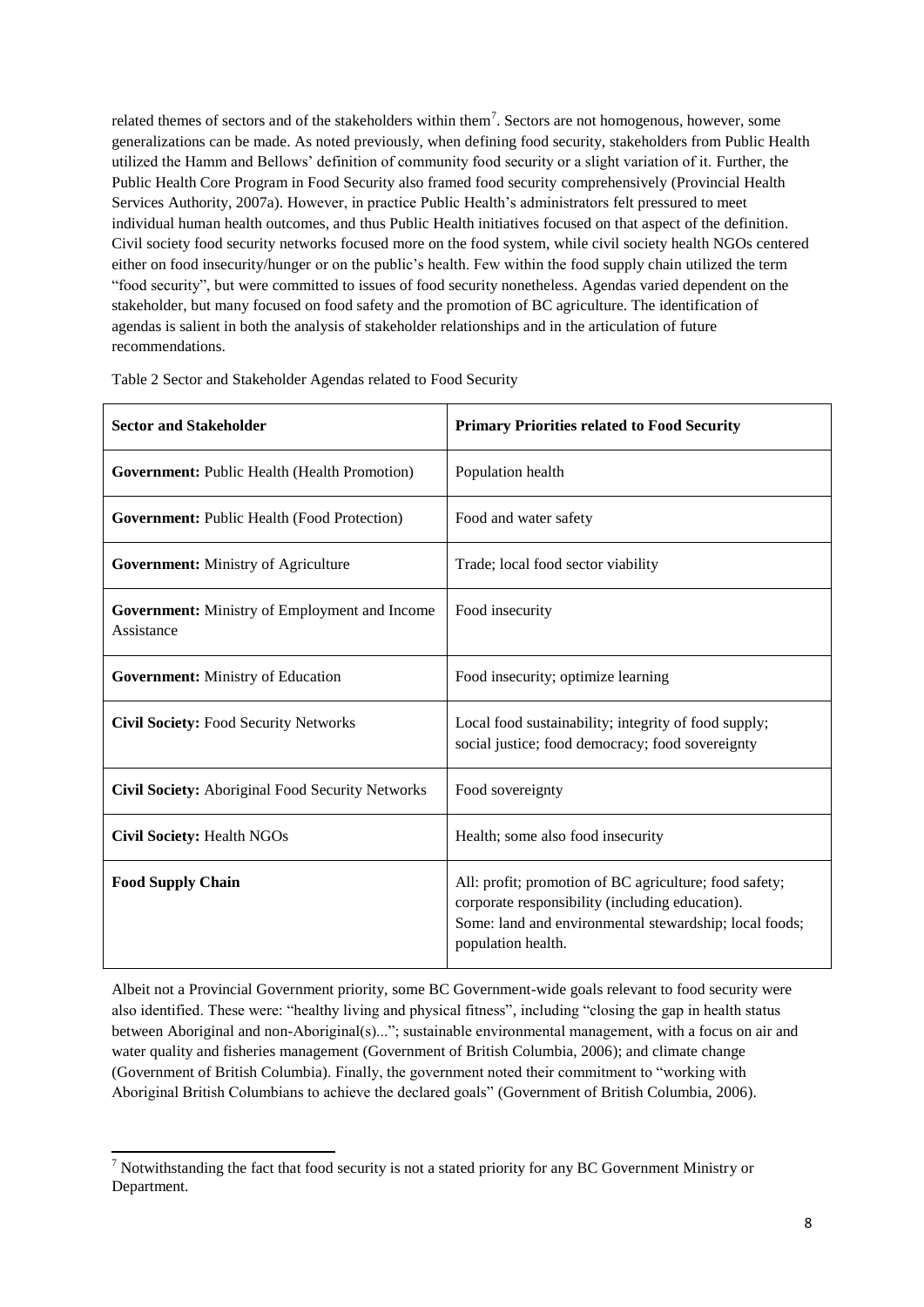Stakeholder analysis supports the concept that interests and agendas which stakeholders bring to the table were more relevant than their definition of food security. Broad definitions were agreed upon by all – particularly within the Public Health led initiatives - yet programs focused on specific areas within the definition. Public Health emerged as the lead, as the mandate and funding for food security health promotion initiatives under review originated primarily from Public Health and ActNow BC. Thus, Public Health held most of the power, and often determined the agenda and the stakeholders involved. Interviewees suggested that Public Health was limited in their actions due to their requirement to demonstrate individual human health outcomes.

Interviewees described a clash of cultures between Public Health and civil society food security networks occurring partly as a result of Public Health's limited food security mandate/agenda and top down approach. Public Health's approach contrasted to civil society food security networks' holistic agenda and bottom up approaches. Their emphasis on *how* food security is achieved – through democracy, food sovereignty and control of food systems – was viewed to be as important as *what* was achieved. While these networks were central in bringing food security to the public's agenda and integral in bringing it forward onto the government's agenda, they were frustrated at the lack of financial support for their efforts, and their exclusion at the provincial level once initiatives were in place. The "clash" experienced in BC parallels tensions described in the literature between centralizing and decentralizing forces [\(Bellows & Hamm, 2003;](#page-17-4) [Maxwell, 1996\)](#page-19-6). It also reflects the notion that higher level forces can create tensions at lower levels, or as Rice and Prince [\(2000, p. 232\)](#page-19-11) articulate "tensions arising from the capacity of local communities to address social problems in the face of globalization of the economy and pluralization of the population". Understanding the broader origins of these tensions can help to contextualize and thus raise the conflict beyond the personal level.

Competing agendas emerged as a distinct theme across BC Provincial Government agendas, with food security often losing out to weightier agendas such as food safety and trade (see Figure 2 for competing agendas). Awareness of competing agendas was heightened with the introduction of the Meat Inspection Regulation<sup>8</sup> by Public Health, Health Protection Branch. The Regulation addressed the concern that "there were parts of the province where uninspected meat from unlicensed slaughter establishments was available for sale…" [\(BC](#page-17-10)  [Ministry of Healthy Living and Sport, undated\)](#page-17-10). Meeting the new requirements made the local processing of meat cost prohibitive for many smaller processors. So, while the Community Food Action Initiative worked within Public Health and civil society at the community level to promote food security, the Food Protection side of Public Health was seen by some to impede local food sustainability efforts as meat could no longer be processed locally. The recognition of competing policies also raised the concern that food security initiatives could be "make work" projects to occupy food security proponents, while the government moved on with their main agendas.

Finally, some key stakeholders who influenced the evolution of food security in BC were excluded from the initiatives. Stakeholders termed by the researcher as "key thinkers" in civil society that have been active for almost two decades in BC, but were either not affiliated with broader organizations or were involved in issues that were not a focus of the initiatives (e.g. anti-hunger). And while according to the research some funding agencies had indicated interest in being involved in the initiatives, most were not included.

Finally, feedback on Lang's food policy triangle showed that the model illustrating stakeholders is too simple as it does not refer to the power dimensions or relationships between the sectors - a new model based on the BC situation and drawing on all four aspects of the policy analysis is proposed under the Discussion in Figure 2.

#### **Evaluative and Strategic Recommendations**

1

The evaluative perspective looks to some of the more interesting questions posed by the research – the consequences of the integration. These are examined, followed by interviewee recommendations to address some of the negative consequences, along with their thoughts on further integration of food security into the government.

 $8$  The Meat Inspection Regulation was announced in 2004 and made effective province-wide in 2007.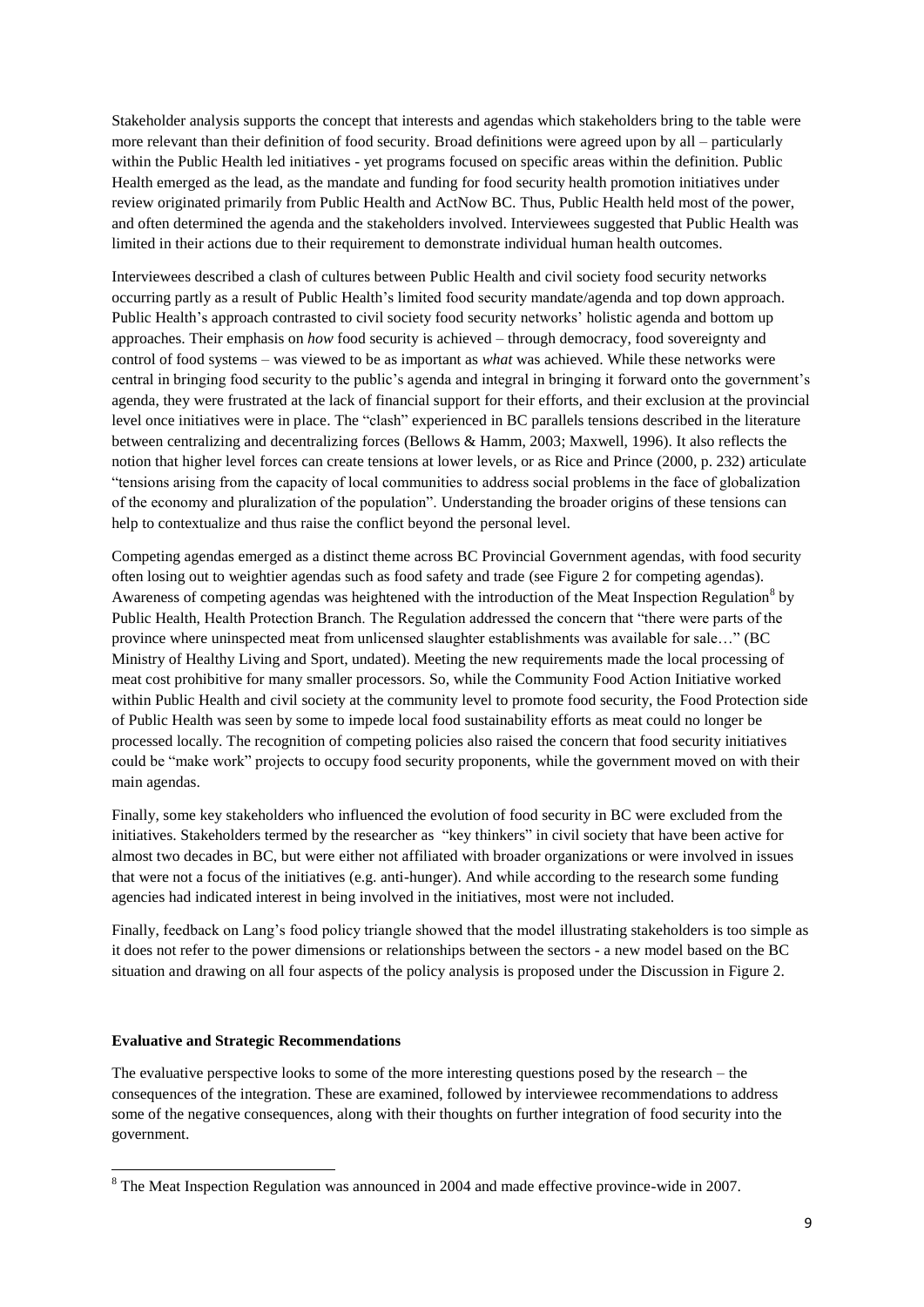Interviewees suggested that these initiatives helped food security to acquire some legitimization within Public Health. The integration of food security as a Public Health Core Program was cited as one of the biggest successes of all of the initiatives by close to one-quarter of the interviewees. The Community Food Action Initiative was credited in creating the first ongoing provincial table on food security. These two programs also spurred the hiring of food security coordinators in all of the Regional Health Authorities, and they obliged Health Authorities to comply with performance requirements associated with each. The fact that such a relatively high number of food security initiatives was introduced – by Public Health and through the crossministry ActNow BC initiative – supports the legitimization within the government. Interviewees also suggested that Public Health involvement and funding to local initiatives from the Community Food Action Initiative increased the legitimacy of food security at the community and municipal levels. Nonetheless, food security is still acknowledged as a low priority within the government.

The dilution of food insecurity (hunger) within the agenda was another consequence. Food insecurity is included only weakly in the initiatives. For example, the provincial school meal program – a major food security program – was not included as part of the new funding thrust. Where food insecurity is addressed in BC reports, it is approached from a preventive, anti-poverty lens [\(Dietitians of Canada & Community Nutritionists Council of](#page-17-11)  [British Columbia,](#page-17-11) 2006; [Provincial Health Officer, 2006;](#page-19-12) [Provincial Health Services Authority, 2007b\)](#page-19-13). However, in programs the approach is primarily food-centred, and through alleviation. Interviewees see that a broader food security agenda has the potential to both pave the way for hunger to be incorporated and to deter from the broader issues. Conflict over if, and how to address food insecurity existed amongst stakeholders, and numerous barriers to inclusion were identified. Recommendations for moving the agenda forward included: studying the links between food security and food insecurity (using dialogue between stakeholders); completing cost analysis on the health impacts of food insecurity; following through with recommendations from existing reports; and researching other effective models.

Numerous interviewees stated that within the key program that sought to work with communities – the Community Food Action Initiative - that civil society food security networks were marginalized from involvement – particularly at the provincial level. While they were integral in the initial stages of development of the initiative, once it was established they had minimal representation in provincial committees, and many Public Health and civil society network interviewees saw their voice as unwelcome. Some – in both Public Health and civil society - also suggested that government did not know how to work effectively with "community". On the other side, civil society food security networks were criticized for their adversarial approach, and were seen as lacking formality in representation. As noted above, lack of representation was particularly frustrating for civil society food security networks whom were foundational in bringing the food security agenda forward in BC. Interviewees warned that their exclusion restricted both the broad source of expertise which informed the integration and the political base for further integration. Consequently, while most stakeholders agreed that food security should be further integrated into government agenda, some had a "qualified" yes; they suggested that they would only support it if they saw increased civil society participation. Community Nutritionists – who were instrumental in the beginning stages of the integration – were also marginalized from the provincial level after the integration; the causes require further investigation.

In addition to underscoring competing agendas within the government, the introduction of the Meat Inspection Regulation created a tension within Public Health - between Food Protection and some Public Health Food Security Coordinators and Nutritionists who supported perspectives of civil society food security networks and small processors. As civil society networks and many other interviewees viewed the two arms of Public Health (Food Security and Food Protection) as working in contradiction, there was some evidence that this incongruity may have decreased civil society's confidence in Public Health's future leadership capabilities for food security. Resolution of the tension between Food Security and Food Protection was identified as a priority for many in Public Health. Interviewees suggested that adequate policy analysis for the Meat Inspection Regulation did not occur prior to implementation, which led to conflict and numerous unintended consequences. Interviewees noted that this situation emphasized the need for policy analysis in all initiatives. Similarly, another recommendation from the research suggests that policy options for food security in BC need to be created and analyzed, to be ready for enactment when the opportunity presents itself.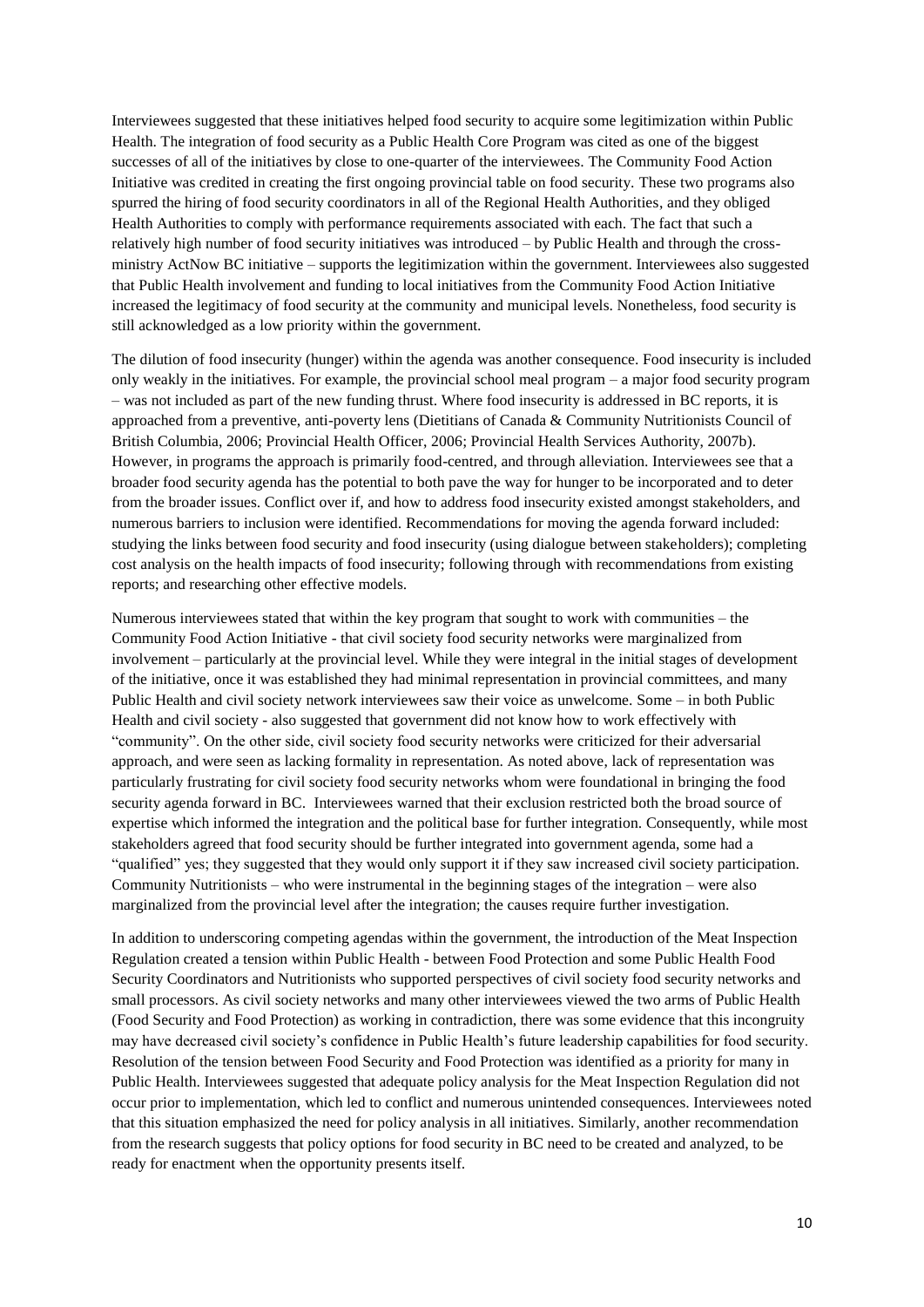Few food supply chain stakeholders were involved in the initiatives. Interviewees recommended more collaboration with them, specifically with stakeholders who have agendas that align with public and environmental health. Their involvement could provide a food supply lens, and also lead to links with more partners. As more partnerships are formed, a greater knowledge and understanding of the food supply system for all stakeholders would be beneficial. Public Health interviewees suggested that Public Health stakeholders tend to stick with "what they know", and are at risk for restricting their range of food security activities. The need for a broader understanding of the issues and potential solutions reinforces the notion from Muller et al. [\(2009\)](#page-19-14), that "it is particularly challenging, however, for [Public Health] professionals to understand and consider the numerous policy drivers that impact the food system ... [and when] confronted with this complexity ... often focus on narrow objectives with disregard for the larger system" (p.225). Interviewees also recommended guidelines to work with the private sector, as some food security proponents (from all sectors) are distrustful of the food industry.

Food supply stakeholders involved in the initiatives increased their sourcing from, and developed more suppliers for local foods. In particular, the BC School Fruit and Vegetable program offers the potential to increase demand for BC produce, but if the markets are not guaranteed due to competition or otherwise, it is difficult for smaller operators to participate.

Other strategic recommendations from interviewees highlighted the importance of working together and being more strategic. More specifically, they focused on the importance of developing mutual agendas and aligning food security issues with other current agendas (government, organizational, media, public). These concepts – along with support from the literature - contributed to the creation of a "coordinating" or "mediating" space on new policy model outlined in Figure 2, which will be further elucidated in the Discussion.

#### Discussion

#### **The Re-emergence of Public Health as a Driver in Food Security**

As noted in the Introduction, the positioning of health at the forefront of the discourse is a departure from the origins of the community food security discourse. Nonetheless, Public Health's role in the integration in BC – as both a stakeholder, and in relation to the public's health - can been regarded as a "re-emergence" within food security due to the historic establishment of their role in the 1930s. A"re-emergence" has the potential to further the food security agenda by linking it to an agenda seen by the public and the government as critical – the health agenda*.* It is a critical agenda, as the highest proportion of provincial government spending in Canada goes to health care, and threatens to increase beyond sustainable levels.

Public Health's leadership in these initiatives pushed food security efforts at the Regional Health Authority and community levels toward food security policy that focused more on human health (e.g. institutional food policy), versus other food security goals. While these initiatives are only part of the drive toward food security in BC, a power shift toward Public Health occurred as they took leadership in integrating initiatives into the government. In parallel with the shift to Public Health, power also shifted from civil society food security networks and Community Nutritionists, toward Public Health Food Security Coordinators and Administrators and civil society health-oriented NGOs. To some degree, the institutionalization of food security was the objective of those who advocated for the integration. However, the findings still contest the top down, "professionalized" approach; if Public Health is committed to increased involvement by other stakeholders in food security, this research suggests that a reconfiguration of the balance between policy stakeholders is required.

#### **Moving Toward a New Policy Map**

As noted in the Introduction, this research contends that achieving food security calls for a more nuanced paradigm, going beyond centralized, top down or decentralized, bottom up approaches. Why has the need for a new, integrated paradigm arisen? The rise of decentralization, in the form of increased civil society NGO participation – both internationally and at the local level - is a key component driving the need for reconfiguration. Within the context of globalization, civil society has an increasing understanding and awareness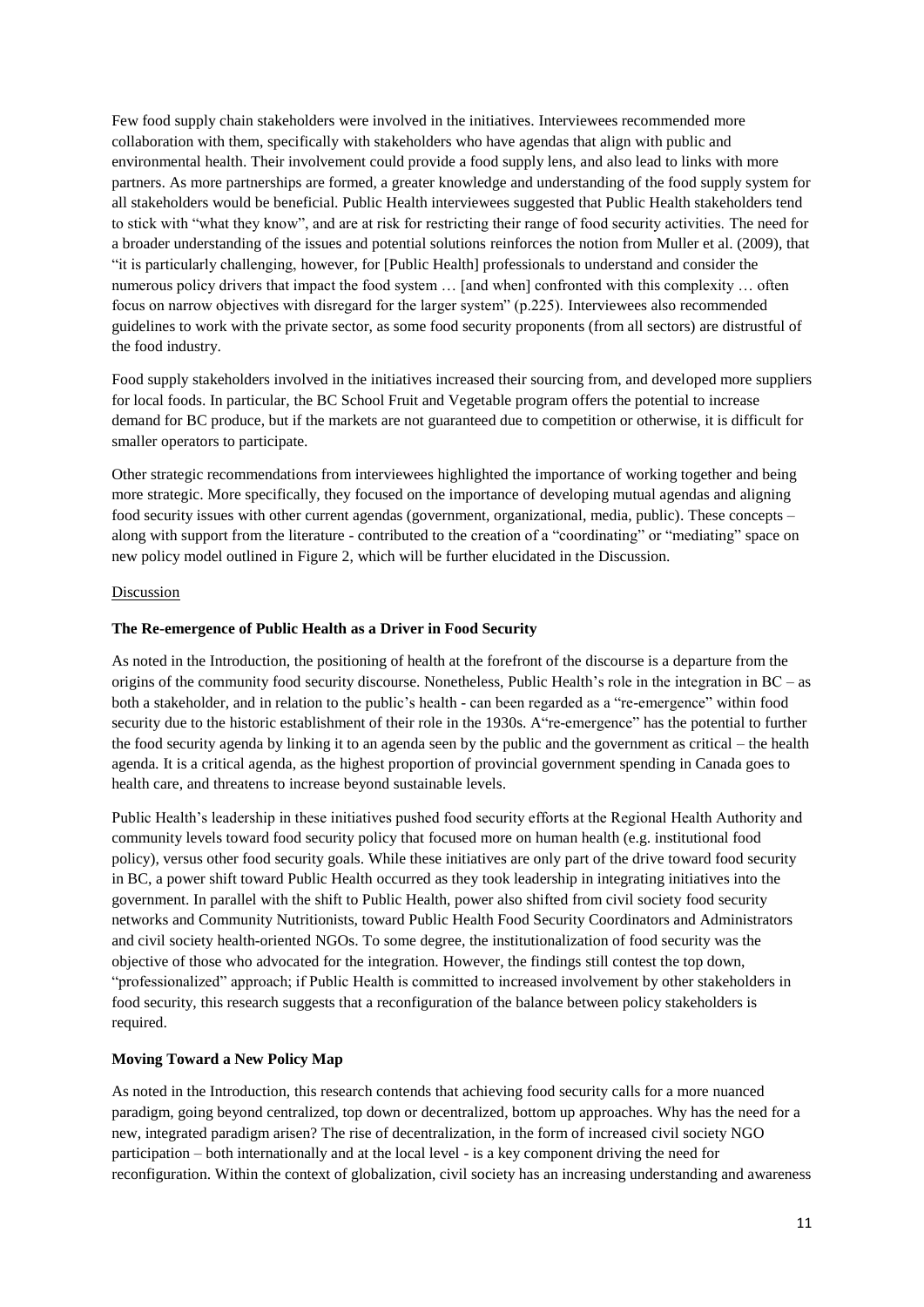of the impacts of broader, centralized decisions on their personal and community food security. Civil society has thus assumed a greater voice and is increasingly engaged in food security, in some cases demanding the right to control their food supply and food systems. Further, they recognize that they may have more success in shifting the status quo by working with government – a lesson observed recently in successful municipal food policy initiatives. The fact that civil society and government employees had a strong history of working together on food security in BC facilitated the integrated top down/bottom up approach seen in the initiatives under review. Finally, as explored below, shrinking governments under neoliberalism may increasingly recognize the need to utilize civil society capacity in offering programs to fulfil population needs. In fact, some interviewees questioned whether various initiatives in BC were examples of downloading of programs or services which had once been the responsibility of the government.

What can reconfiguration look like? A social policy movement toward a new political paradigm called "regulatory pluralism" can move food security beyond centralized/decentralized approaches. It calls for greater engagement of civil society, and for all sectors to work together toward common goals. Gunningham et al. [\(2002, p. 5\)](#page-18-13) suggest that "regulatory pluralism" occurs when the "government harness(es) the capacities of markets, civil society and other institutions to accomplish its policy goals more effectively, with greater social acceptance, and at less cost to the state". The integration in BC described here could be argued to exemplify an undertaking on the cutting edge in progress toward reconfiguration. Specifically, the ActNow BC declaration that all ministries and to some extent industry need to work toward a greater goal of the public's health in order to address upwardly spiralling health care costs is an example of a redesign of the role of government. However, this is only a beginning, as civil society food security networks in BC would argue that their goals – and meaningful participation – need to be integrated into government goals in reconfiguration. Their marginalization in a process that they were instrumental in initiating suggests a lag in a shift toward "regulatory pluralism and cultural recognition<sup>9</sup>. Both food policy [\(Koc, MacRae, Desjardins, & Roberts, 2008\)](#page-18-14) and business (Porter & [Kramer, 2011\)](#page-19-15) literature support the adoption of the concept of regulatory pluralism and creating shared values. Moving toward "regulatory pluralism" would require the government to commit to a greater engagement of civil society in BC. Possible approaches toward greater engagement outlined in this research include: supporting capacity building for civil society, finding ways to share power, articulation of agendas and limitations, and a more conciliatory approach from civil society. Correspondingly, MacRae outlines ways to engage a wider range of actors in food policy at federal, provincial and municipal government levels. These include, but are not limited to: broadened participation in advisory councils, bringing civil society organizations into governance models, creating provincial networks of municipal food policy councils, and undertaking joint programming with civil society **organizations** (2011). However, echoing BC's experience, he states "although new forms of regulatory pluralism are emerging, it is not obvious that governments and food system actors are skilled at, or committed to, their implementation"  $(p. 431)$ . Further, he suggests that while regulatory pluralism can "offer short term opportunities to widen the set of actors who participate in policy development", it does not preclude or replace longer term significant structural change needed to enact comprehensive Canadian food policy  $(2011).$ 

In translating the notions of reconfiguration and integrated top down/bottom up approaches into a practical model, Lang's [\(2005a\)](#page-18-1) food policy triangle was used as a beginning point. It was useful in examining relationships and power distribution between the stakeholders and institutions, but interviewees found it too crude. Instead, a new, emerging Policy Map is outlined in Figure 2.

The same three sectors are used, however, reflecting interviewee feedback, civil society was moved to the top. Placing civil society at the top is consistent with a similar triangle presented by Rice and Prince [\(2000\)](#page-19-11) where "members of the community" are at the top of the triangle, with the "state" and the "economy" occupying the two other corners. Next, instead of a triangle, the three players are presented in a Venn diagram. Use of the Venn diagram allows for a coordinating or "mediating" space in the place where the three circles overlap. Mutual agendas are an important part of a coordinating space, with the idea that mutual agendas and other factors should be fostered in order to increase the areas of mutual interest within a coordinating space. With

**-**

 $9$  Rice and Prince [\(2000, p. 12\)](#page-19-11) contend that those with a policy orientation of "cultural recognition" are: interested in "an active yet more facilitative state for citizens, one that is enabling …".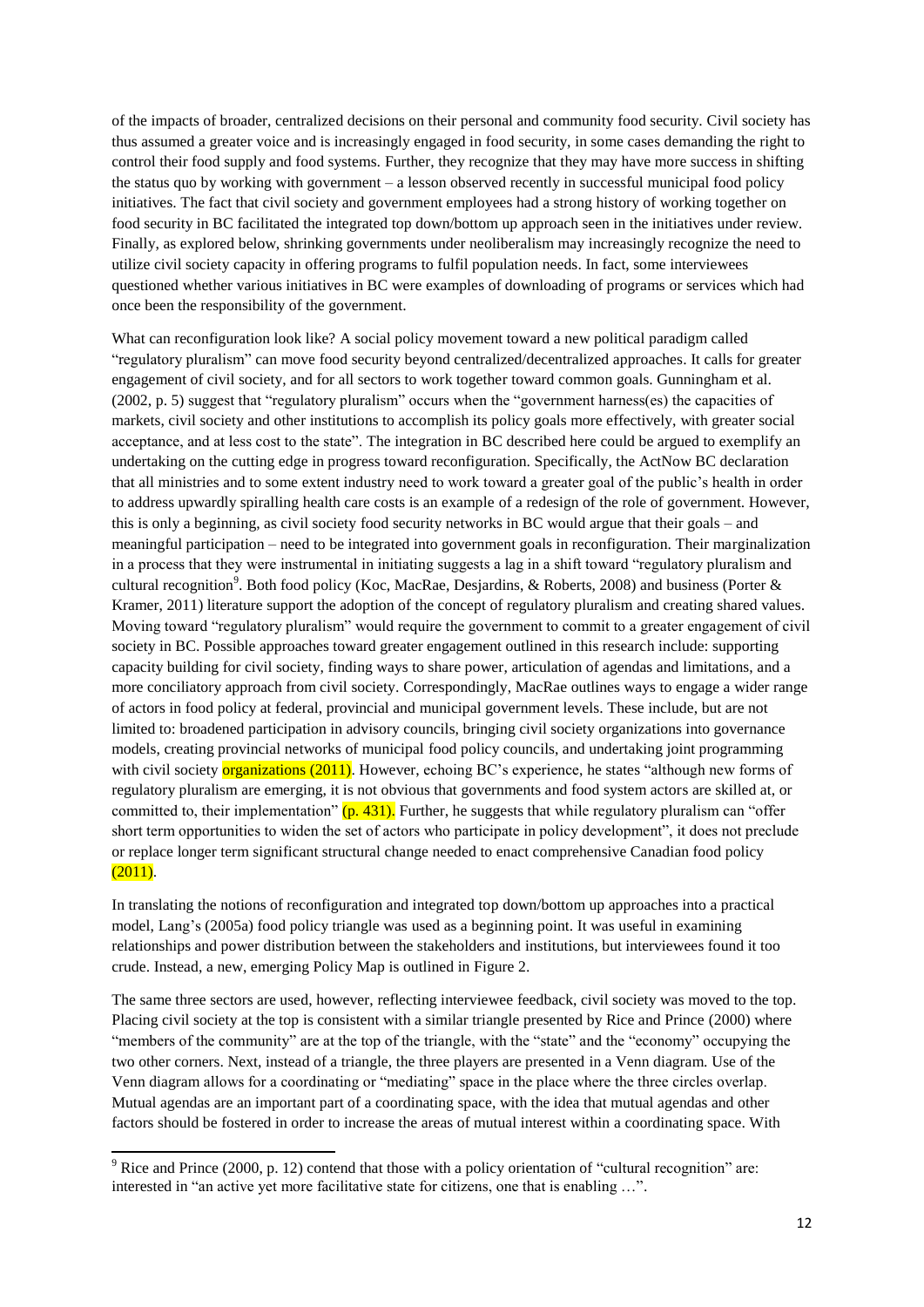significant space in each sector outside of the coordinating space, sectors can pursue matters beyond mutual interests. Topics for the mutual agendas on this triangle were proposed by the researcher, based on current stakeholder agendas and Provincial Government priorities.

The overlapping area can also be viewed as a "mediating" space. The research supports the idea that government - in this case, Public Health - has a role in mediating or facilitating civil society engagement. Robertson and Minkler [\(1994, p. 306\)](#page-20-8) propose that health professionals "facilitate the mobilization of the community by providing technical and informational support". Coburn [\(2000\)](#page-17-12) also argues that the state could and should facilitate civil society action. In fact, he contends that "social capital" is facilitated by government and that decreased social cohesion is a product of increased neoliberalism. Coburn refers to a growing number of studies being conducted on social capital and health, showing that the level of social capital has a positive impact on health promotion (e.g., decrease in infectious diseases, prevention of risk behaviours, improved maternal and infant health), taking charge of health (e.g., social justice, community involvement), and psychosocial mechanisms (e.g., social support, social inclusion). At least in theory then - in addition to their traditional, centralized role - Public Health has a role in facilitating citizen involvement, social capital and food democracy.

Finally, the arrows on the side of the triangle signify the tensions between the different sectors, as well as the dynamic nature of the model. They also illustrate that top down and bottom up forces are needed in order to advance food security. The model of "Current Dynamics of Food Security in British Columbia" is built not only on experiences in BC, but also integrates concepts from the literature such as tensions between centralizing and decentralizing forces, regulatory pluralism, tensions between stakeholders, and the notion of drivers as significant in understanding and analyzing policy. It is proposed as an emerging template for the understanding and analyzing the dynamics of food security.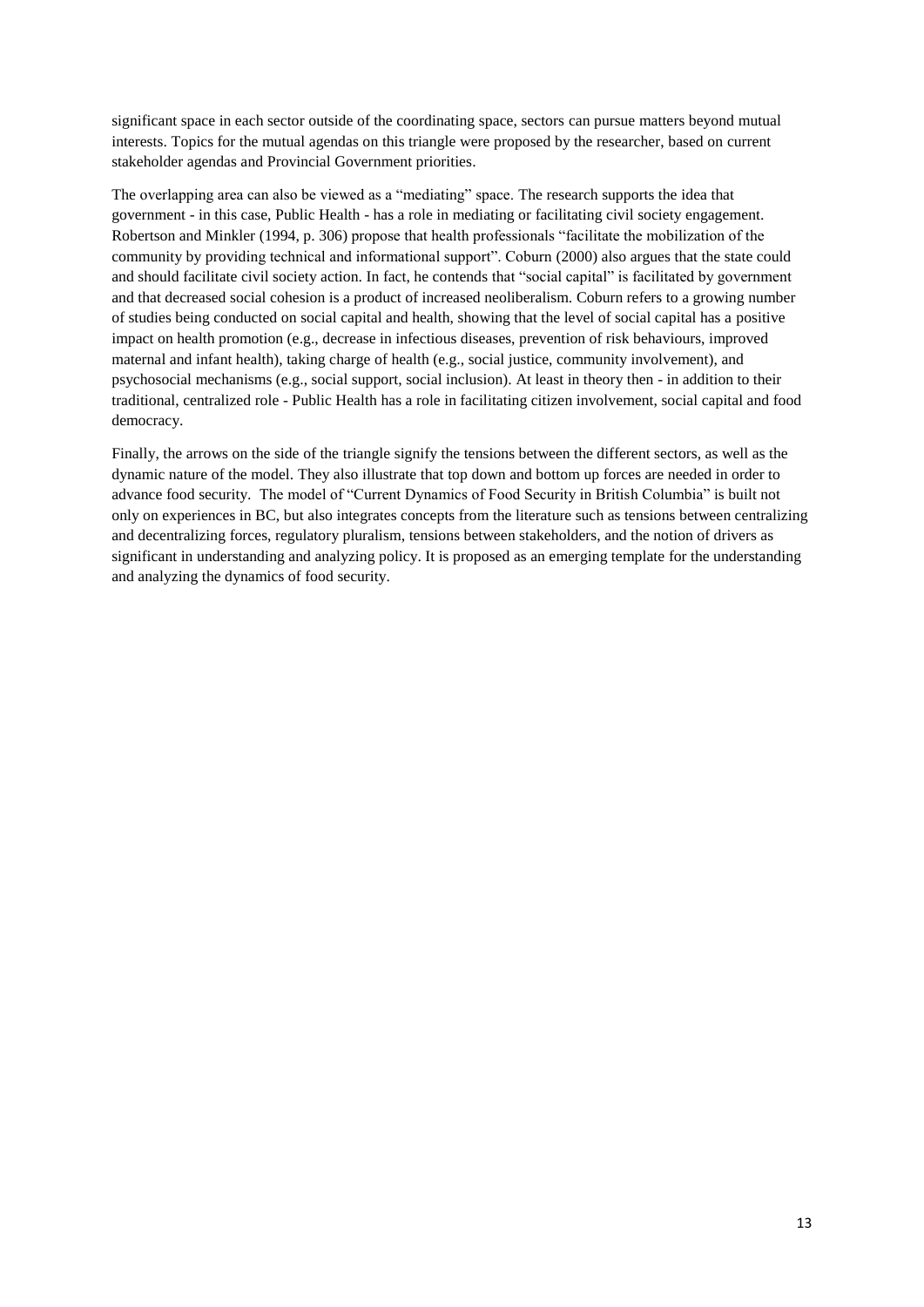# Figure 2: Current Dynamics of Food Security and Health Promotion in British Columbia



- Health concerns: obesity; diabetes & associated funding crisis; food safety
- Public Health renewal in Canada & BC: Public Health Core Programs; Act Now BC
	- High and Low level government champions
		- Rising concerns re poverty
		- Climate change
	- ActNow BC, federal government and NGO food security funding

Media

Civil society interest & activity in food security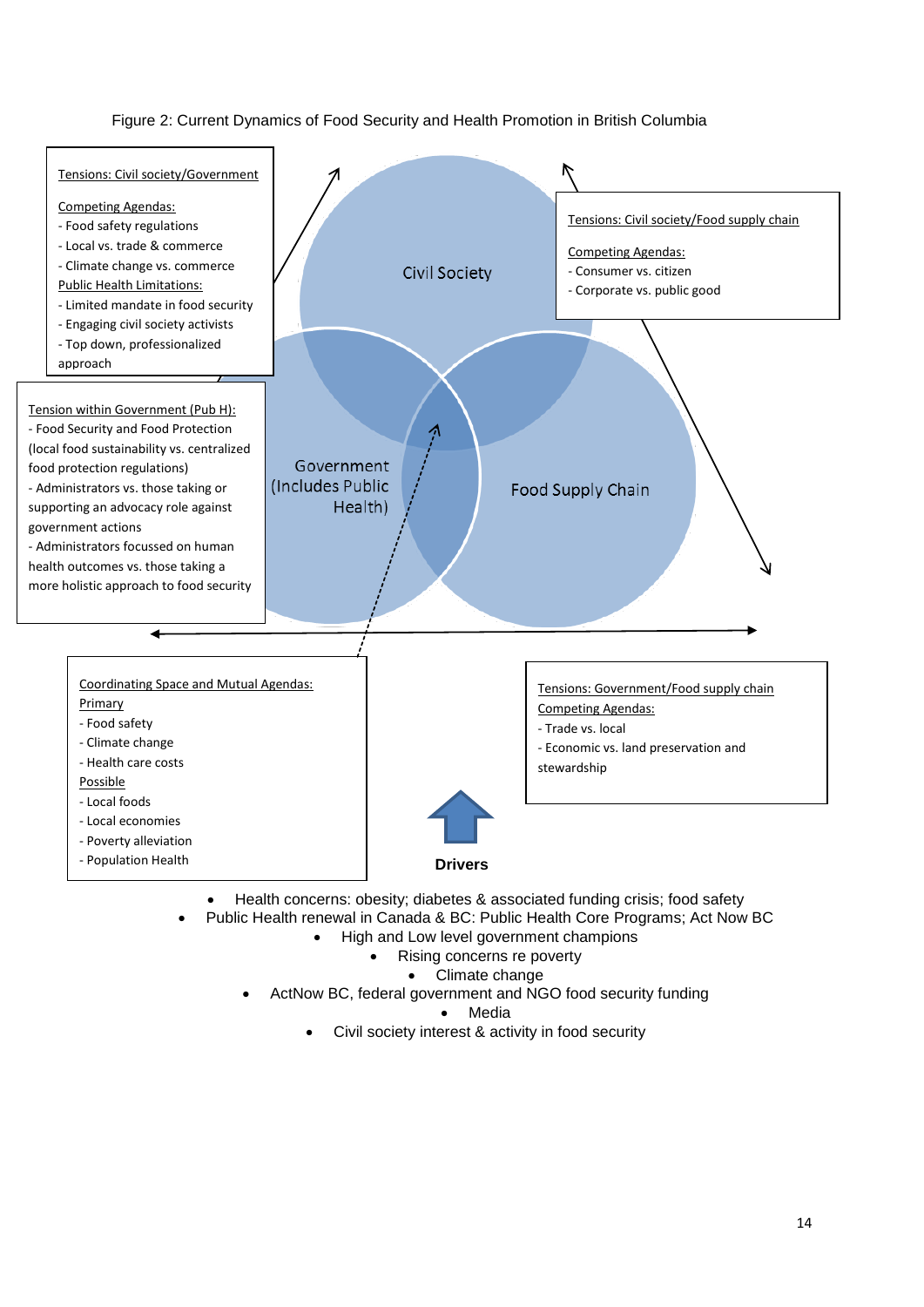#### Conclusions

British Columbia has taken a lead in Canada regarding the integration of food security within the Provincial Government – particularly within Public Health. Examining ways to make food security work relevant to Health Authorities and the health care system is a topic worthy of further research pursuit. Additionally, applied research looking at mutual agendas and barriers to collaboration between Public Health Food Security and Food Protection could be useful in forwarding the food security agenda. Most significantly, positioning food security within the overall government agenda may be best approached by developing food security policy alternatives within emerging government policy areas in BC: climate change; health care; and Aboriginal health.

Where practice in BC converges and diverges from the notion of community food security that has emerged as an approach in North America is explored in this research – highlighting stakeholder ambivalence in addressing food insecurity, emphasizing the public's health as a driver for food security, and bringing the civil society concern for food democracy into the forefront. It demonstrates the reconnection of public health<sup>10</sup> and food security that was first established in 1930's. It illustrates that agendas are more salient than definitions in the design and implementation of food security initiatives. It further suggests that aligning food security agendas with agendas of other sectors may be helpful in forwarding food security issues. Attention to competing agendas is essential in understanding the key priorities of stakeholders, in evaluating initiatives within a broader context, and in understanding barriers to achieving food security. Interviewees also echoed Allen's [\(1999\)](#page-17-1) contention, that focusing on the local can result in losing sight of the global.

While beginning at the local and provincial levels, examination of the integration in BC within the global and Canadian social policy context shows that some of the challenges of the integration are a result of higher levels forces such as food safety and trade policies and neoliberalism creating tensions at lower levels. The idea that political context and attributes related to it – such as a diminished role of government and the climate of individual responsibility - contribute not only to a greater understanding of current events and agendas, but also shape policy responses is underscored. The research also supports the notion expressed by other scholars [\(Allen,](#page-17-1)  [1999;](#page-17-1) [Dahlberg, 2001;](#page-17-8) [Lang, 1999\)](#page-18-7), that tensions between centralizing and decentralizing forces are experienced at both international and local levels. In BC, while food safety and protection pulls toward centralization, local food sustainability pulls toward decentralization. Movement beyond the traditional decentralization/centralization paradigm, toward regulatory pluralism is proposed.

The applicability of Ritchie and Spencer's categories of applied policy research [\(1994\)](#page-20-0) in the retrospective analysis of processes in food security and food policy is demonstrated by this research. Ecological, holistic models of policy making do not appear to be well established in literature, and the Ritchie and Spencer model was useful both in framing research questions and analysis. Personal communication with Ritchie [\(2011\)](#page-20-9) suggests that this research may be one of the first documented uses of the model in structuring analysis. Further, the researcher suggests that the Ritchie and Spencer model could be applied to analyzing policy in progress. An ecological, holistic approach to research also builds on Caraher's [\(2008\)](#page-17-13) recommendations regarding evaluation, suggesting that more attention be given to the evaluation of a collection of initiatives and resources and not simply to individual programs. Finally, an emerging, more sophisticated model of Lang's food policy triangle [\(2005a\)](#page-18-1) for the analysis of food security dynamics is outlined by this research. Table 3 summarizes the core findings from the research.

1

 $10$  Public health as both a stakeholder and in terms of the public's health.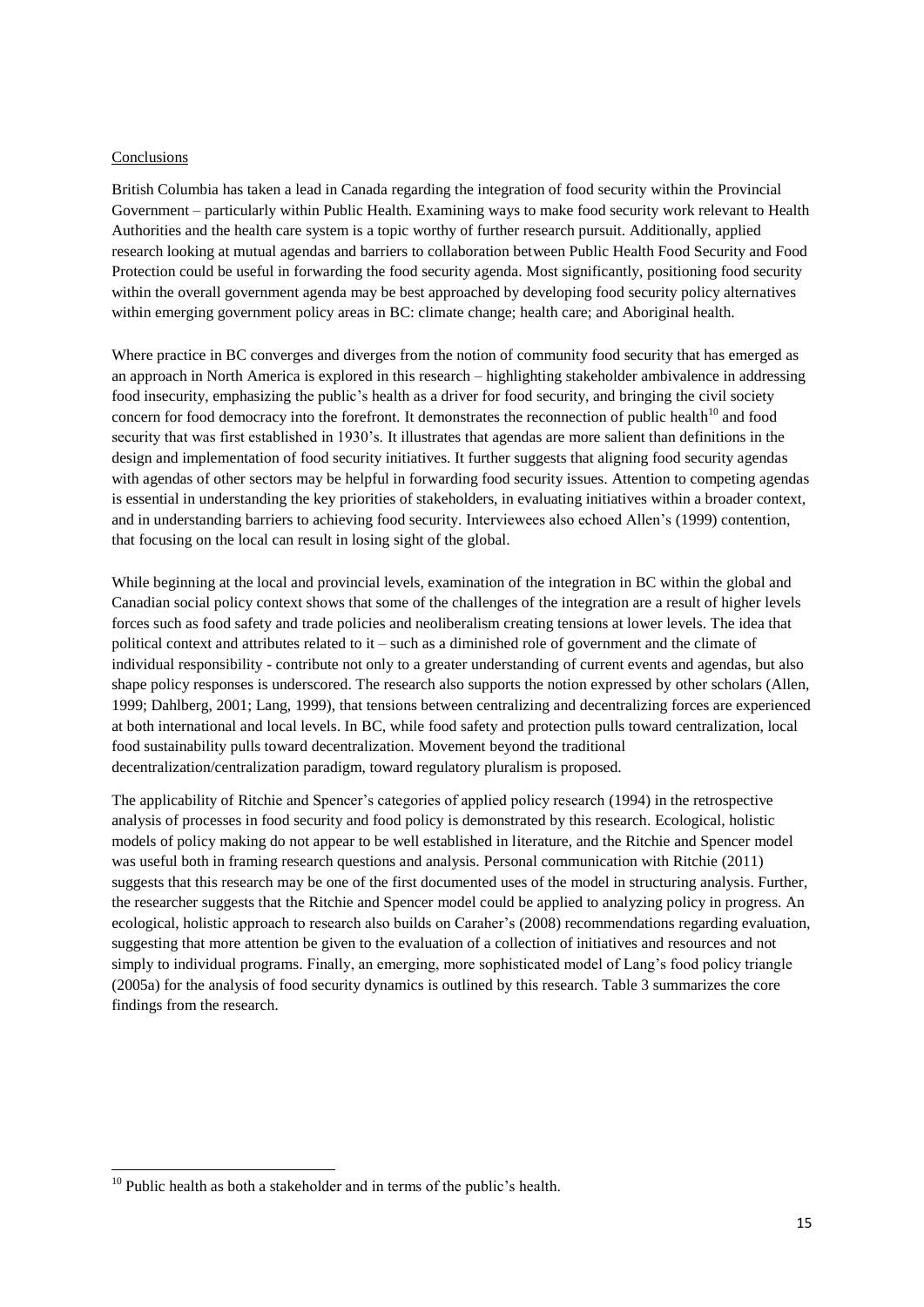Table 3 Core Findings from the Research

- Public Health has re-emerged as a driver in food security and food policy.
- Agendas of those in power (rather than definitions) determine strategies.
- Competing agendas highlighted the relative insignificance of food security initiatives under investigation.
- Lang's triangle model is too crude; a more sophisticated model was generated from the research (Figure 2)
- Relationships between government, civil society and food supply chain stakeholders need to be reconfigured toward regulatory pluralism in order to work together more effectively to advance food security.
- Marginalization of civil society and Community Nutritionist stakeholders from involvement in the provincial level restricted the broad source of expertise which informed the integration and the political base for further integration.
- Arguments for food security could be better positioned within current Provincial Government agendas, and should include corresponding options for policy alternatives.
- Ritchie and Spencer's categories of applied policy research are applicable in the retrospective analysis of processes in food security and food policy

Comparing and contrasting results to the theoretical frameworks used in the research strengthens the generalizability of the findings as does the diversity of perspectives in the research from numerous programs and sectors. Further, many of the observations and recommendations in the findings mirror what is already found through the literature at local, national and international settings: tensions between centralizing and decentralizing factors; the challenges in addressing food insecurity in a meaningful way; the issue of competing agendas; the notion of the marriage of health and agriculture; and the re-emergence of Public Health as a driver in food security. Finally, as Public Health begins to take more of a leadership role in food security, and as civil society takes a greater role in partnering with government within the context of regulatory pluralism, more situations that parallel the circumstances of this research should emerge.

# Acknowledgements

Partial funding for THIS research was provided by the Isabel Loucks Foster Public Health Bursary and NEXUS (a multidisciplinary unit on social contexts of health behaviour, funded by the Michael Smith Foundation for Health Research).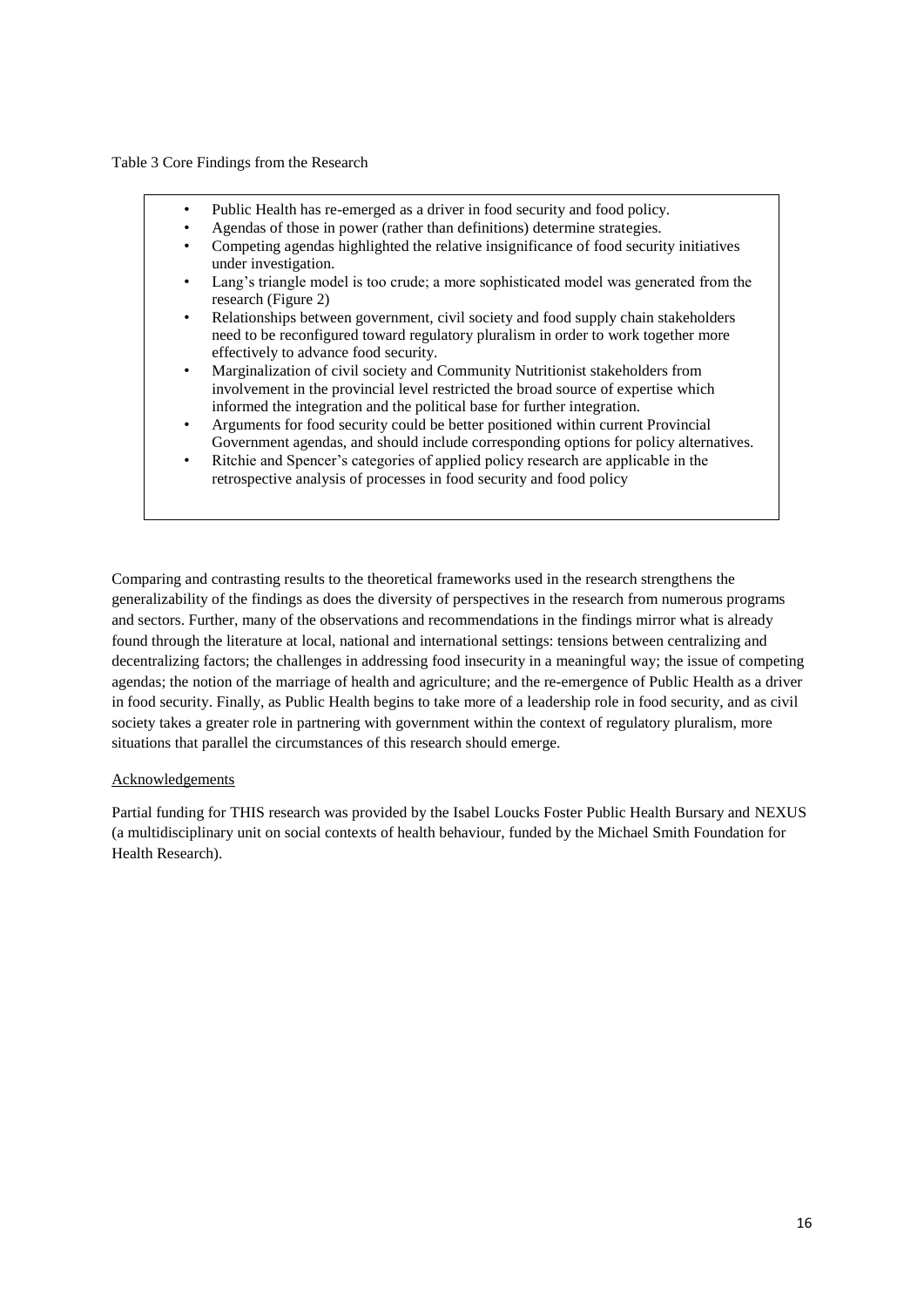#### <span id="page-17-1"></span>References

- <span id="page-17-0"></span>Allen, P. (1999). Reweaving the food security safety net: mediating entitlement and entrepreneurship. *Agriculture and Human Values, 16*, 117-129.
- <span id="page-17-2"></span>Allen, P. (2004). *Together at the Table: sustainability and sustenance in the American agri-food system*. Pennsylvania: Pennsylvania State University Press.
- <span id="page-17-5"></span>Anderson, M., & Cook, J. (1999). Community Food Security: Practice in need of theory. *Agriculture and Human Values, 16*, 141-150.
- <span id="page-17-10"></span>BC Ministry of Health Services. (2004). *Public Health Act Proposal: Reviewing BC Public Health Legislation, Backgrounder*.
- <span id="page-17-4"></span>BC Ministry of Healthy Living and Sport. (undated). BC Meat Inspection Regulation Retrieved October, 2009, from [http://www.hls.gov.bc.ca/protect/meat\\_inspection.html](http://www.hls.gov.bc.ca/protect/meat_inspection.html)
- <span id="page-17-6"></span>Bellows, A. C., & Hamm, M. W. (2003). International effects on and inspiration for community food security policies and practices in the USA. *Critical Public Health, 13*(2), 107-123.
- Boudreau, F., G. (1947). *Nutrition in War and Peace*. Paper presented at the Conference of State and Provincial Authorities of North America, Quebec City, Canada. [www.milbank.org/quarterly/830409boudreau.pdf](http://www.milbank.org/quarterly/830409boudreau.pdf) [<http://www.milbank.org/quarterly/830409boudreau.pdf>](http://www.milbank.org/quarterly/830409boudreau.pdf)
- <span id="page-17-13"></span><span id="page-17-9"></span>Canadian Institutes of Health Research. (2003). *The Future of Public Health in Canada: Developing a Public Health System for the 21st Century*. Retrieved from [http://www.irsc.gc.ca/e/19573.html.](http://www.irsc.gc.ca/e/19573.html)
- <span id="page-17-7"></span>Caraher, M. (2008). Guest Editorial: Food and Health Promotion: Lessons from the Field. *Health Education Journal, 67*(1), 3-8.

<span id="page-17-12"></span>Cepede, M. (undated). FAO - The First Twenty-Five Years Retrieved Dec 8, 2005

- <span id="page-17-3"></span>Coburn, D. (2000). Income inequality, social cohesion and the health status of populations: the role of neoliberalism. *Social Science and Medicine, 51*(1), 135-146.
- <span id="page-17-8"></span>Community Food Security Coalition. (August 2005). Community Food Security Coalition Webpage, from <http://www.foodsecurity.org/index.html>
- <span id="page-17-11"></span>Dahlberg, K., A. (2001). Democratizing society and food systems: Or how do we transform modern structures of power? [presidential address]. *Agriculture and Human Values, 18*, 135-151.
- Dietitians of Canada, & Community Nutritionists Council of British Columbia. (2006). The Cost of Eating in BC. Vancouver.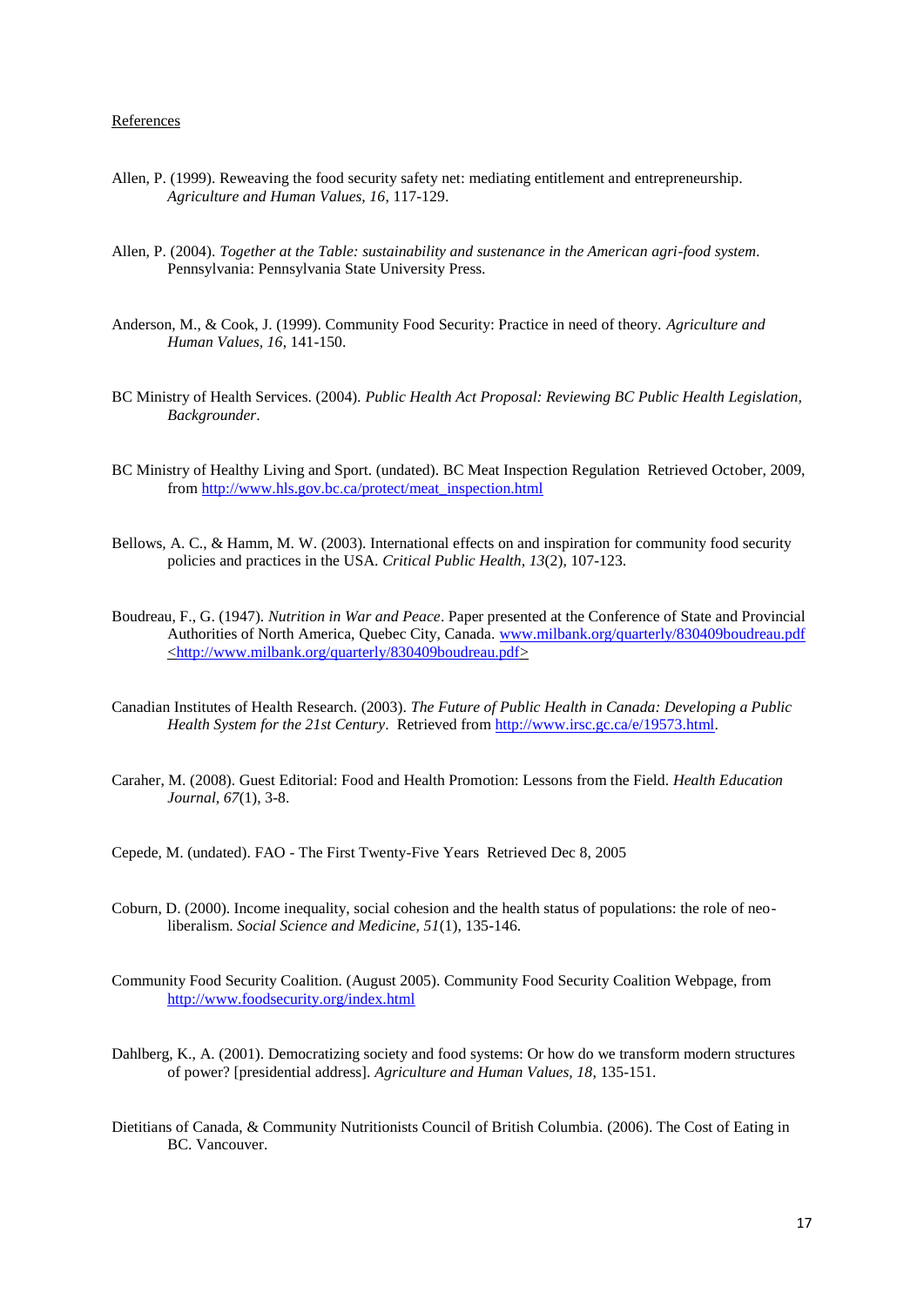<span id="page-18-8"></span><span id="page-18-5"></span>Diouf, J. (undated). Dimensions of Need Retrieved September 12, 2005, from <http://www.fao.org/docrep/u8480e/U8480E03.htm>

- <span id="page-18-12"></span>FAO. (1996, 2006). World Food Summit Retrieved 2006, November 1, from [http://www.fao.org/wfs/index\\_en.htm](http://www.fao.org/wfs/index_en.htm)
- <span id="page-18-2"></span>Government of British Columbia. Ministry of Environment: Climate Action Secretariat Retrieved January 18, 2012, from<http://www.env.gov.bc.ca/cas/index.html>

<span id="page-18-11"></span>Government of British Columbia. (2000). *1998/99 Annual Report* 

- <span id="page-18-13"></span>Government of British Columbia. (2006). Strategic Plan 2006/07; 2008/09, from <http://www.bcbudget.gov.bc.ca/2006/stplan/#Goal3>
- Gunningham, N. (2002). Reconfiguring Environmental Regulation: The Future Public Policy Agenda. In N. Gunningham & D. Sinclair (Eds.), *Leaders and Laggards: Next Generation Environmental Regulation* (pp. Chapter 9). UK: Greenleaf.

<span id="page-18-4"></span><span id="page-18-3"></span>Hambidge, G. (1955). *The Story of FAO*. New York: Van Nostrand Company Inc.

- <span id="page-18-6"></span>Hamm, M. W., & Bellows, A. C. (2003). Community Food Security and Nutrition Educators. *Journal of Nutrition Education Behaviour, 35*, 37-43.
- <span id="page-18-9"></span>Hassanein, N. (2003). Practicing food democracy: a pragmatic politics of transformation. *Journal of Rural Studies, 19*(1), 77-86.

<span id="page-18-14"></span>Koc, M., & MacRae, R. (2003). *CFND 403 Course Notes* Ryerson University.

- Koc, M., MacRae, R., Desjardins, E., & Roberts, W. (2008). Getting Civil About Food: The Interactions between Civil Society and the State to Advance Sustainable Food Systems in Canada. *Journal of Hunger and Environmental Nutrition, 3*(2/3), 122-144.
- <span id="page-18-10"></span><span id="page-18-7"></span>Lang, T. (1998). Towards a Food Democracy. In S. Griffiths & J. Wallace (Eds.), *Consuming Passions: Food in the Age of Anxiety*. Manchester: Manchester University Press.
- <span id="page-18-1"></span>Lang, T. (1999). The complexities of globalization: The UK as a case study of tensions within the food system and the challenge to food policy. *Agriculture and Human Values, 16*, 169-185.
- <span id="page-18-0"></span>Lang, T. (2005a). Food Control or Food Democracy? Re-engaging nutrition with society and the environment. *Public Health Nutrition, 8*(6 (A)), 730-737.
- Lang, T. (2005b). What is Food and Farming For? The Re-Emergence of Health as a Key Policy Driver. In F. Buttel & P. McMichaels (Eds.), *New Directions in the Sociology of Global Development*. New York: Elsevier.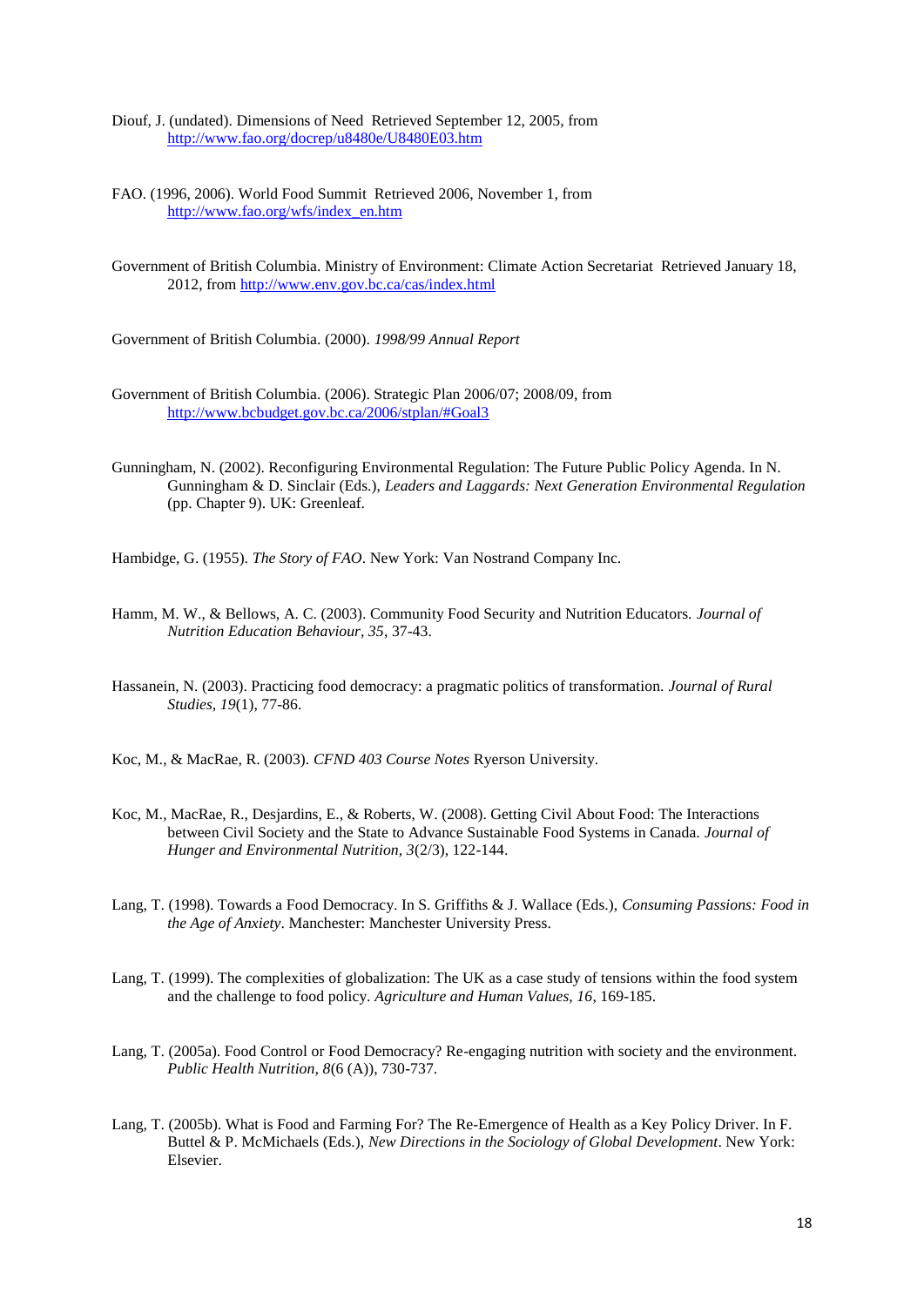- <span id="page-19-8"></span><span id="page-19-7"></span>Lang, T., Barling, D., & Caraher, M. (2001). Food, Social Policy and the Environment: Towards a New Model. *Social Policy and Administration, 35*(5), 538-558.
- <span id="page-19-4"></span>Lang, T., & Heasman, M. (2004). *Food Wars: The Global Battle for Mouths, Minds and Markets*. London: Earthscan.
- <span id="page-19-0"></span>League of Nations. (1937). Final Report of the Mixed Committee of the League of Nations on The Relation of Nutrition to Health, Agriculture and Economic Policy. Geneva: League of Nations.
- <span id="page-19-6"></span>MacRae, R. (1999). Policy Failure in the Canadian Food System. In M. M. Koc, R.; Mougeot, L.; Welsh, J. (Ed.), *For Hunger-Proof Cities* (pp. 182-194). Ottawa: International Development Research Centre.

<span id="page-19-9"></span>Maxwell, S. (1996). Food Security: a post-modern perspective. *Food Policy, 21*(2), 155-170.

- <span id="page-19-14"></span>Milio, N. (1990). *Nutrition Policy for Food-Rich Countries: a Strategic Analysis*. Baltimore: John Hopkins University Press.
- <span id="page-19-1"></span>Muller, M., Tagtow, A., Roberts, S., & Macdougall, E. (2009). Aligning Food Systems Policies to Advance Public Health. *Journal of Hunger and Environmental Nutrition, 4*, 225-240.
- <span id="page-19-5"></span>Orr, John Boyd. (1936). *Food, Health and Income: Report on A Survey of Adequacy of Diet in Relation to Income*. London: MacMillan and Co. Limited.

<span id="page-19-2"></span>Orr, Lord Boyd. (1943). *Food and the People* (Vol. 3). W.C.I.: The Pilot Press Ltd.

<span id="page-19-3"></span>Ostry, A. (2006). *Nutrition Policy in Canada, 1870-1939*. Vancouver: UBC Press.

<span id="page-19-15"></span>Passmore, R. (1980). Obituary Notice: Wallace Ruddell Aykroyd. *British Journal of Nutrition, 43*(2), 245-250.

<span id="page-19-12"></span>Porter, M., & Kramer, M. (2011). Creating Shared Value. *Harvard Business Review* (January-February), 63-77.

- <span id="page-19-10"></span>Provincial Health Officer. (2006). *Food, Health and Well-Being. Provincial Health Officer's Annual Report 2005*. BC Ministry of Health.
- Provincial Health Services Authority. (2007a). *Core Public Health Programs: Air Quality, Food Safety, Health Emergency Management and Food Security* Retrieved from [http://www.phsa.ca/NR/rdonlyres/76D687CF-6596-46FE-AA9A-](http://www.phsa.ca/NR/rdonlyres/76D687CF-6596-46FE-AA9A-A536D61FB038/22663/200607CorePublicHealthProgramsPublicDocumentforPos.pdf)[A536D61FB038/22663/200607CorePublicHealthProgramsPublicDocumentforPos.pdf.](http://www.phsa.ca/NR/rdonlyres/76D687CF-6596-46FE-AA9A-A536D61FB038/22663/200607CorePublicHealthProgramsPublicDocumentforPos.pdf)
- <span id="page-19-13"></span><span id="page-19-11"></span>Provincial Health Services Authority. (2007b). A Review of Policy Options for Increasing Food Security and Income Security in British Columbia: Provincial Health Services Authority.
- Rice, J., & Prince, M. (2000). *Changing Politics of Canadian Social Policy*. Toronto: University of Toronto Press.